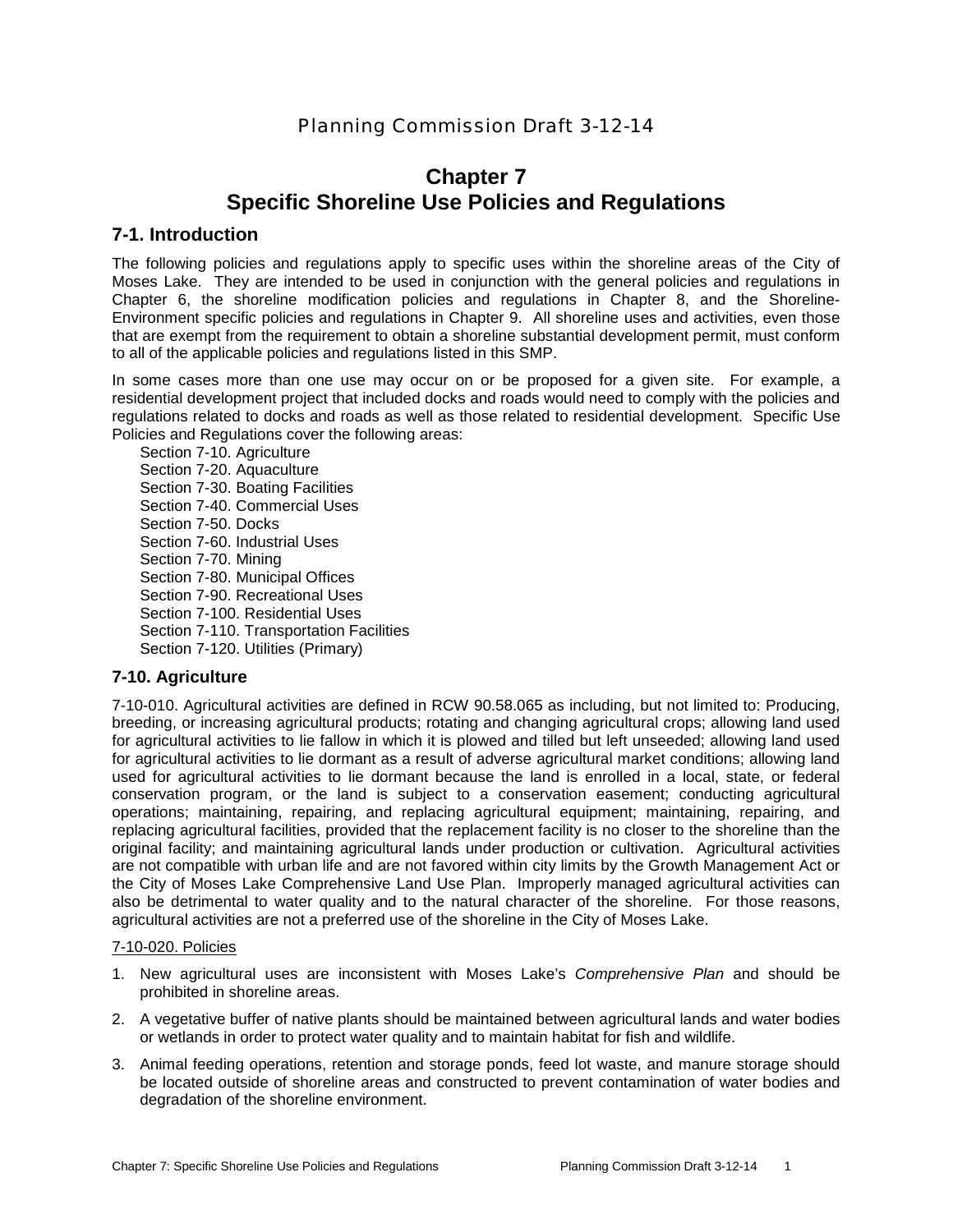- 4. Appropriate farm and soil management techniques should be employed to prevent fertilizers, herbicides, and pesticides from contaminating water bodies and wetlands and having a harmful effect on shoreline functions and processes.
- 5. Public access to shorelines should be encouraged where it does not conflict with agricultural activities.

## 7-10-030. Regulations

1. New agricultural uses are prohibited in shoreline areas on non-agricultural lands, for example those lands with no documented agricultural activities as of the date of the adoption of this Master Program, or the date of annexation for areas not within the City at the time of adoption of the Master Program. Land with documented agricultural activities as of the date of adoption of this Master Program, or the date of annexation for areas not within the City at the time of adoption of the Master Program, may continue agricultural activities, including maintenance, repair and replacement of existing facilities, and changing crops.

This section does not apply to uses accessory to residential uses that would not typically be considered agriculture, such as garden plots less than 0.25 acres in size.

## *7-20. Aquaculture*

7-20-010. Aquaculture is the farming or culturing of food fish, shellfish, or other aquatic animals or plants in natural or artificial water bodies. Activities include hatching, cultivating, planting, feeding, raising, and harvesting aquatic plants and animals, and maintenance and construction of necessary equipment, buildings, and growing areas. Aquaculture is dependent on the use of the water area, and when consistent with control of pollution and prevention of damage to the environment, is a preferred shoreline use. Related activities such as sales, processing, and product storage facilities are not considered aquaculture practices.

#### 7-20-020. Policies

- 1. Since areas suitable for aquaculture are limited by specific biophysical requirements, areas with high potential for aquacultural use should be identified and encouraged for aquacultural use and protected from degradation by other types of land and water uses.
- 2. Aquaculture methods and structures should be chosen to create the least impact on the visual and environmental qualities of the shorelines. In instances where a choice of aquaculture methods is available, or where two or more incompatible aquaculture projects are proposed in the same area, preference should be given to those forms of aquaculture that involve lesser environmental and visual impacts. In general, projects that require submerged structures or no structures should be preferred over those that involve substantial floating structures. Projects that require few land-based facilities should be preferred over those that require extensive facilities. Projects that involve little or no substrate modification should be preferred over those that involve substantial modification.
- 3. Aquaculture should not be allowed in the following areas:
	- a. Areas that have little natural potential for the type(s) of aquaculture under consideration.
	- b. Areas that have water quality problems that make the areas unsuitable for the type(s) of aquaculture under consideration.
	- c. Areas devoted to established uses of the aquatic environment with which the proposed aquacultural method(s) would substantially and materially conflict. Such uses include but are not limited to navigation, moorage, fishing, underwater utilities, and active scientific research.
	- d. Areas where the design or placement of the facilities would substantially degrade the aesthetic qualities of the shoreline.
	- e. Areas where an aquaculture proposal would result in any significant adverse environmental impacts that cannot be eliminated or adequately mitigated through enforceable conditions of approval.
	- f. Areas where the proposed activity would adversely affect critical habitat use or value.
- 4. Aquaculture activities should be given flexibility to experiment with new aquaculture techniques. However, experimental aquaculture projects should be limited in scale, should be approved for a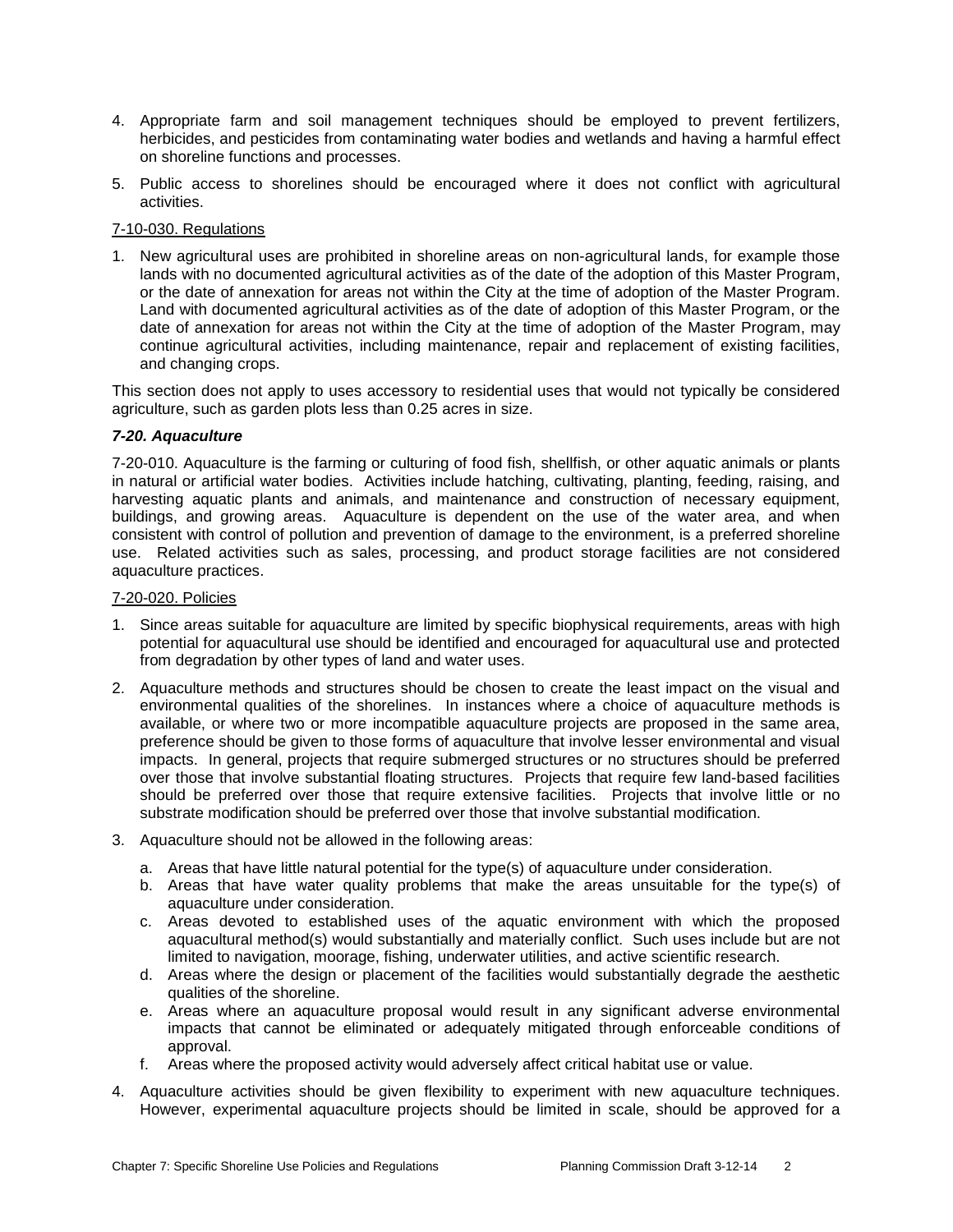limited and specified period of time, and should be required to develop and implement a monitoring plan to assess the outcomes of the experiment.

- 5. All permitted aquacultural projects should be protected from new development that would be likely to damage or destroy them. New shoreline proposals in the vicinity of an experimental aquacultural project should be restricted or denied if they might compromise the monitoring and data collection required under the permit for the experimental project.
- 6. Aquaculture activities should not degrade water quality.

## 7-20-030. Regulations

- 1. A shoreline conditional use permit shall be required for any aquacultural use.
- 2. A monitoring plan shall be required for any experimental aquacultural use.
- 3. The City shall request technical assistance on aquaculture proposals from agencies with expertise, such as the Washington departments of Ecology and of Fish and Wildlife, and shall make available to those agencies the *Shoreline Inventory and Characterization* and maps developed as part of this SMP. The information obtained from the agencies shall be considered by the Planning Commission when making a decision on whether to approve or deny a permit for an aquacultural use, to establish any conditions that should be required of a project, and to assess the monitoring plan for an experimental aquacultural project.
- 4. Environment-specific regulations: aquacultural uses shall comply with the environment-specific requirements in Chapter 9 of this SMP.

# **7-30. Boating Facilities**

7-30-010. Boating facilities include marinas, boat launch ramps, boat houses, boat lifts, and similar uses. Docks are addressed separately, below.

## 7-30-020. Policies

- 1. Boating facilities should be located, designed, and operated to provide maximum feasible protection and enhancement of aquatic and terrestrial life including animals, fish, birds, plants, and their habitats and migratory routes. When plastics and other non-biodegradable materials are used, precautions should be taken to ensure their containment.
- 2. Boating facilities should be located and designed so their structures and operations will be aesthetically compatible with the area visually affected, and will not unreasonably impair shoreline views. Use of natural non-reflective materials should be encouraged.
- 3. Public and community boating facilities are preferred over individual private facilities.
- 4. Regional as well as local needs should be considered when determining the location of marinas and boat launches. Potential sites should be identified near high-use or potentially high-use areas.
- 5. Dry boat storage should not be considered a water-oriented use. Boat hoists, boat launch ramps, and access routes associated with a dry boat storage facility should, however, be considered to constitute a water-oriented use.
- 6. Floating homes, houseboats, and liveaboards should be prohibited.
- 7. The size of over-water structures should be limited to the minimum necessary to support the structure's intended use.
- 8. Boating facilities should be located in a way that will not interfere with other boaters' use of the lake.
- 9. New over-water structures should be limited to those which need to locate over water, those which facilitate public access, and those which support ecological restoration. Watercraft can be stored on dry land; therefore a boat house is not a water-dependent use.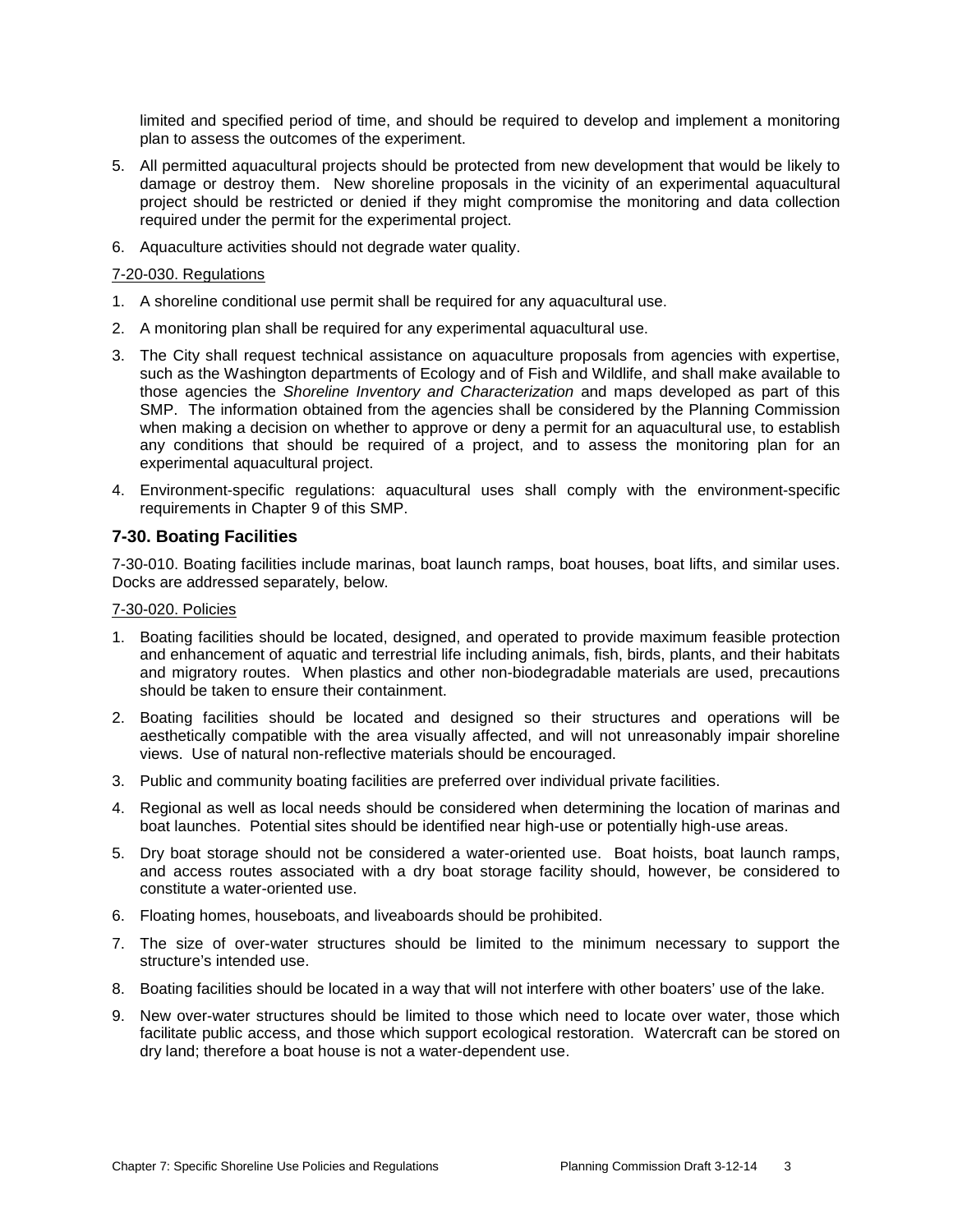#### 7-30-030. Regulations

- 1. Boating facilities, including minor accessory buildings and haul-out facilities, shall be in character and scale with the surrounding shoreline and shall be designed so their structures and operations will be aesthetically compatible with or will enhance existing shoreline features and uses. Boating facilities shall mitigate for adverse development impacts on-site. Adverse development impacts to adjacent properties shall not be allowed.
- 2. Dredging related to boating facilities shall be limited to maintenance dredging, in compliance with the dredging provisions of Chapter 8. Dredging wetlands, shorelines, or shorelands to accommodate new or expanded boating facilities is prohibited.
- 3. Placing fill in water bodies or wetlands to create usable land for accessory uses, including boating facilities, is prohibited, except minimum required for dock-to-shore attachment site (abutment).
- 4. Where installation will cause erosion, shoreline embankments of all boating facilities shall be stabilized both landward and waterward of the ordinary high water mark both during and after construction, using methods consistent with the policies and regulations of this SMP.
- 5. A marina shall be allowed only as a conditional use. The City shall request technical assistance from agencies with jurisdiction and/or knowledge, including but not limited to the Washington departments of Ecology, of Fish and Wildlife, and of Health, and shall make available to those agencies the *Shoreline Inventory and Characterization* and maps developed as part of this SMP. The Planning Commission shall consider the comments received from commenting agencies before making a decision on whether or not to approve the permit, and any conditions or modifications required.
- 6. Public access, both physical and visual, shall be an integral part of all marina development and design.
- 7. New commercial and public boating facilities shall be consistent with the City of Moses Lake's *Comprehensive Plan* and *Parks, Recreation, and Open Space Plan*. When new sites are considered, sufficient evidence must be presented to show that existing public and commercial marinas and boat launches are inadequate and cannot be expanded to meet regional demand.
- 8. Marinas and launch ramps shall locate on stable shorelines where no or a minimal amount of shoreline stabilization will be necessary and where water depths are adequate to eliminate or minimize the need for offshore or foreshore channel construction dredging, maintenance dredging, spoil disposal, filling, beach enhancement, and other maintenance activities.
- 9. Marina and boat launch design shall minimize interference with geohydraulic processes and disruption of existing shore forms.
- 10. For commercial and public boating facilities, the perimeter of parking and storage areas shall be landscaped to provide a visual and noise buffer between adjoining dissimilar uses or scenic areas, using primarily native, self-sustaining vegetation. The permit application submittal shall identify the size, location, and species of plants that will be used.
- 11. Boating facilities, including boat lifts, shall be positioned so as not to be a hazard to boating.
- 12. Environment-specific regulations: Boating facilities shall comply with the environment-specific requirements in Chapter 9.
- 13. New over water structures shall be allowed only for water-dependent uses, public access, and ecological restoration. Boat houses, as non-water-dependent structures, are prohibited.
- 14. Over-water structures shall be no larger than is needed for the structure's intended use.

#### **7-40. Commercial Uses**

7-40-010. Commercial development means those uses that are involved in wholesale, retail, service, and business trade. Examples include hotels, motels, shopping centers, restaurants, shops, offices, and private recreation facilities, including marinas. Marinas are also subject to all provisions of this SMP related to boating facilities and to recreational uses.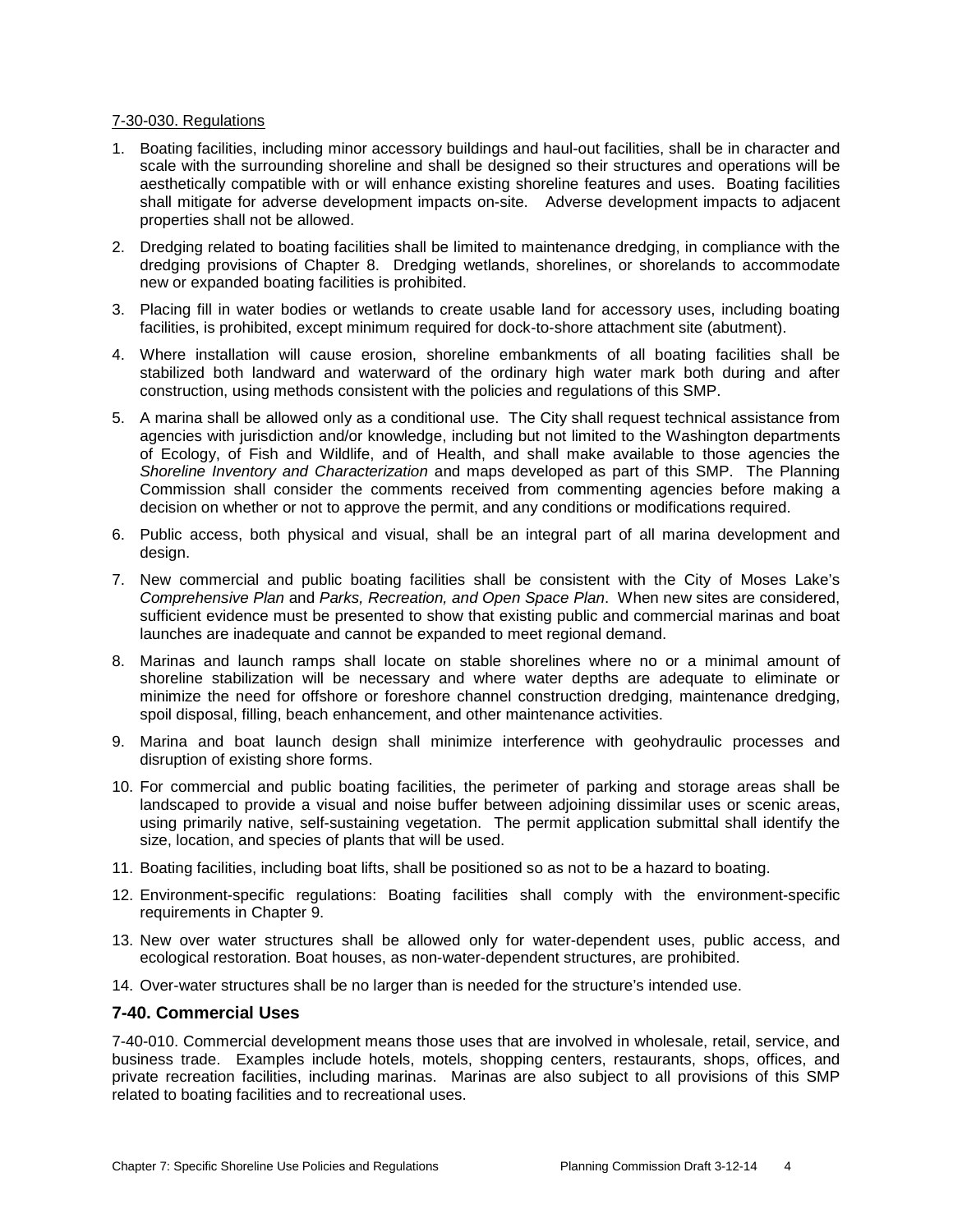#### 7-40-020. Policies

- 1. New commercial development in shoreline areas should be consistent with the City of Moses Lake's *Comprehensive Plan* and should be located to minimize sprawl and inefficient use of shoreline areas and, where applicable, to promote trip reduction.
- 2. No commercial development should be allowed in wetlands.
- 3. Because shorelines are a limited resource, preference should be given to water-oriented uses, especially those uses particularly dependent on a shoreline location or those that will provide the opportunity for substantial numbers of people to enjoy the shoreline.
- 4. Over-water construction should be prohibited except in limited instances where it is auxiliary to and necessary in support of a water-dependent use.
- 5. Commercial development should be designed to provide physical or visual shoreline access or other opportunities for the public to enjoy the shoreline location. Public access should include amenities appropriate to the type and scale of the development and the qualities and character of the site, which may include walkways, viewpoints, restrooms, and other recreational facilities. Where possible, commercial facilities should be designed to permit pedestrian waterfront activities.
- 6. Site plans for commercial developments should incorporate multiple-use concepts that include open space and recreation.
- 7. Commercial developments should be aesthetically compatible with the surrounding area. Aesthetic considerations should be actively promoted by means such as sign control regulations, appropriate development siting, screening and architectural standards, planned unit developments, and landscaping with native plants, including, where appropriate, enhancement of natural vegetative buffers.
- 8. Commercial developments should be designed, constructed, operated, and maintained to ensure no net loss of shoreline ecological functions and to protect areas and systems cultural significance.
- 9. Commercial developments should include landscaping that will visually enhance the shoreline area and contribute to shoreline functions and values.
- 10. Commercial developments permitted in shoreline areas are, in descending order of preference:
	- a. Water-dependent uses;
	- b. Water-related uses
	- c. Water-enjoyment uses; and
	- d. Non-water-oriented uses

#### 7-40-030. Regulations

1. The design, layout and operation of certain commercial uses directly affects their classification with regard to whether or not they qualify as water-related or water-enjoyment uses. The applicant shall include elements in their application that show how the proposed commercial uses may be authorized as water-related or water-enjoyment use. These uses are required to incorporate appropriate design and operational elements so that they meet the definition of water-related or water-enjoyment uses.

Non-water-oriented uses shall not be allowed unless they meet the following criteria:

a. The use is part of a mixed-use project that includes water-dependent uses and provides a significant public benefit with respect to the Shoreline Management Act's objectives such as providing public access and ecological restoration; or

b. Navigability is severely limited at the proposed site; and the commercial use provides a significant public benefit with respect to the Shoreline Management Act's objectives such as providing public access and ecological restoration; or

c. The site is physically separated from the shoreline by another property or public right-of-way.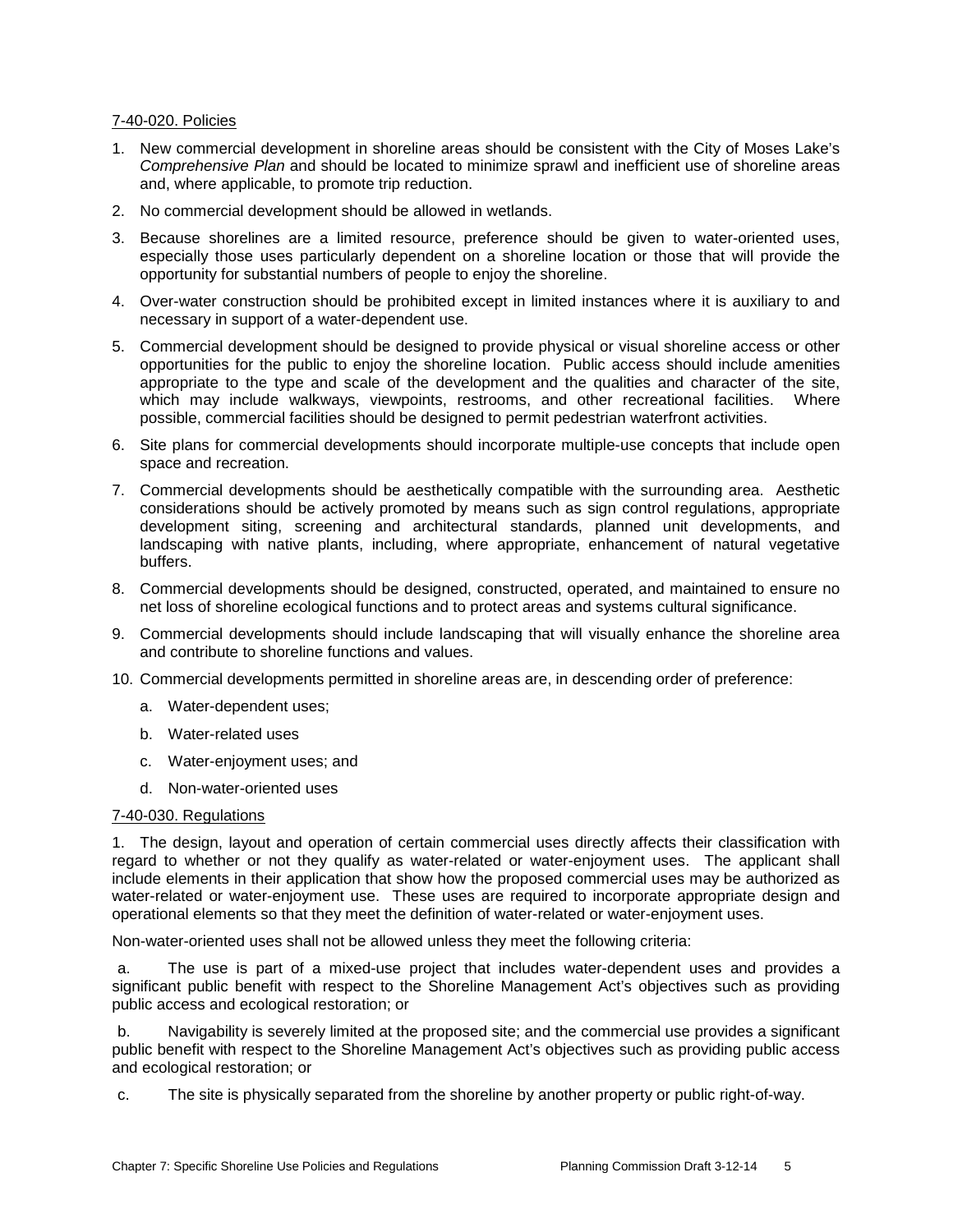2. The City shall require and use the following information in its review of commercial development proposals:

- a. Specific nature of the commercial activity;
- b. Need for shoreline frontage;
- c. Provisions for public visual and/or physical access to the shoreline;

d. Provisions to ensure that the development will not result in loss of shoreline functions or reduction in shoreline values;

e. Measures for enhancing the relationship of the use to the shoreline, including aesthetics and landscaping; and

- f. The *Shoreline Inventory and Characterization* and accompanying maps.
- 3. Commercial development shall be designed and maintained in a neat, orderly, and environmentallycompatible manner, consistent with the character and features of the surrounding area. To that end, the Planning Commission may, following a public hearing, adjust the project dimensions and/or prescribe reasonable use intensity and screening conditions. Need and special considerations for landscaping and buffer areas shall also be subject to review and approval.
- 4. Over-water construction for non-water-oriented commercial developments is prohibited.
- 5. Parking as a primary use is prohibited within shoreline jurisdiction. Parking facilities in shorelines are not a preferred use and shall be allowed only as necessary to support an authorized use. While supporting an authorized use, parking facilities shall be located landward of the required setback and landward of the primary use to the greatest extent feasible.
- 6. All commercial loading and service areas shall be located on the upland (landward) side of the commercial activity or provisions shall be made to separate and screen the loading and service areas from the shoreline.
- 7. Public access shall be required as part of all non-water-dependent commercial development, unless such access is shown to be incompatible due to reasons of safety, security, or impact to the shoreline environment.
- 8. Commercial developments shall be landscaped to visually enhance the shoreline area and contribute to shoreline functions and values, using primarily native, self-sustaining vegetation. Plants that may compromise shoreline values shall be prohibited. The permit application submittal shall include a landscape plan that identifies the size, location, and species of plants that will be used.
- 9. Drainage and surface runoff from commercial areas shall be controlled so that pollutants will not be carried into water bodies. See "Environmental Impacts and Water Quality" in Chapter 6.
- 10. Environment-specific regulations: Commercial uses shall comply with the environment-specific requirements in Chapter 9.

#### **7-50. Docks**

7-50-010. A dock is a structure that abuts the shoreline and is used as a landing or moorage place for watercraft. Docks may be built on fixed platforms above the water, or may float upon the water.

#### 7-50-020. Policies

- 1. Because docks can have a significant impact on lacustrine habitat and mechanics, the impacts of all docks should be reviewed to ensure that the proposed structure is suitably located and designed and that all potential impacts have been recognized and mitigated.
- 2. New commercial docks should be designed to accommodate public access and enjoyment of the shoreline location.
- 3. Docks should be designed to cause minimum interference with navigable waters and the public's use of the shoreline.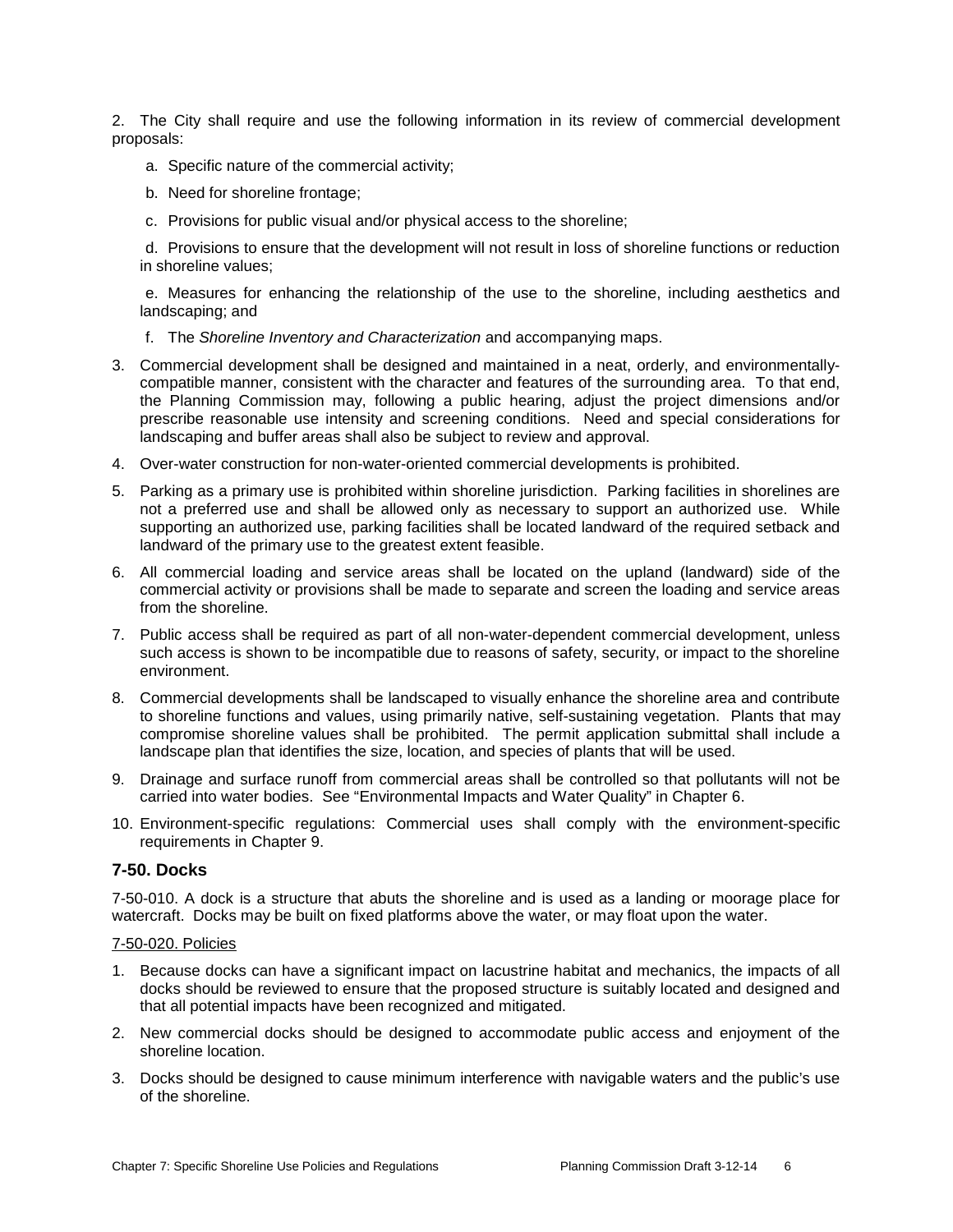- 4. Docks should be sited and designed to minimize possible adverse environmental impacts, including impacts to sediment movement, water circulation and quality, and fish and wildlife habitat.
- 5. Use of natural-looking non-reflective materials in dock construction should be encouraged. All dock materials should be approved by the Washington Department of Fish & Wildlife.
- 6. The proposed site of the structure and intensity of use or uses of any dock should be compatible with the surrounding environment and land and water use.
- 7. Docks not contiguous with the shoreline should be prohibited as a hazard to navigation. Such docks may be allowed by conditional use permit in special situations where the need for such a dock is justified and measures have been taken to reduce the hazard to navigation.
- 8. The size of over-water structures should be limited to the minimum necessary to support the structure's intended use.
- 9. Each single family residence should be allowed one dock.

#### 7-50-030. Regulations

#### **7-50-030-A. General**

1. The City shall require and use the following information in its review of proposals for docks:

a. Description of the proposed structure, including its size, location, design, materials, and any shoreline stabilization or other modifications required by the project.

b. Proposed location of dock relative to property lines and ordinary high water mark.

c. Any provisions for public access and enjoyment of the shoreline location. Public access is not required for a dock adjacent to a single family residence or duplex.

- 2. Docks shall not significantly interfere with the use of navigable waters or with public use of shorelines. The length of any dock shall be limited in constricted water bodies to assure navigability and protect public use. Docks may be prohibited where necessary to protect navigation or public use. Docks shall not extend more than 1/3 the width of the navigable waterway. Private and community docks shall be limited to the minimum length necessary to reach a water depth of 3 feet at the end of the dock, or limited to 25 feet in length, whichever is greater. Longer docks may be allowed by conditional use permit. Docks not contiguous with the shoreline may be allowed in special situations where the need for such a dock is justified and measures have been taken to reduce the hazard to navigation.
- 3. New commercial docks shall accommodate public access and enjoyment of the shoreline.
- 4. All docks shall be constructed and maintained in a safe condition. Unsafe docks shall be removed or repaired promptly by the owner. Where any such structure constitutes a hazard to the public, the City may, following notice to the owner, abate the structure if the owner fails to do so within 90 days. The City may impose a lien on the associated shoreline property in an amount equal to the cost of the abatement.
- 5. Repair of Existing Docks. Maintenance and repair proposals using treated materials must use only chemicals approved by the appropriate State or Federal agencies, and must be cured prior to placement in or over the water. All other materials requirements of this section shall also be met. No over-water field applications of preservative treatment or other chemical compounds shall be permitted. Docks may be painted provided brush application is used and best management practices are followed to prevent paint from coming in contact with the lake.
- 6. Bulk storage of gasoline, oil, and other petroleum products is prohibited on docks. Bulk storage means non-portable storage in fixed tanks.
- 7. Replacement of Existing Docks. Proposals involving replacement of the entire existing private dock with a similar dock are allowed, provided there is no net loss of ecological function.
- 8. Additions to Private Docks. Proposals involving lengthening and/or increasing the area of existing private docks must comply with the following measures: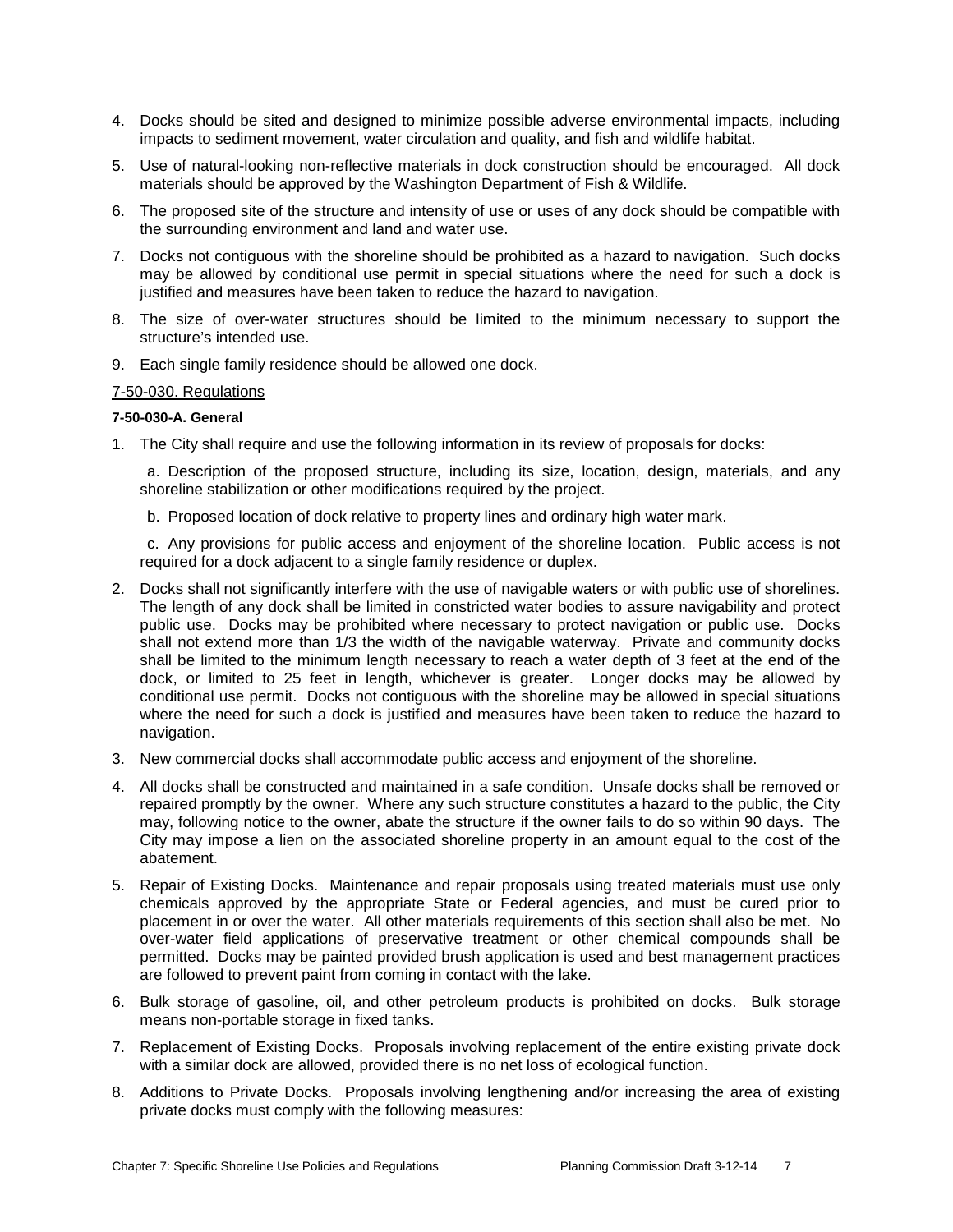- a. The applicant must demonstrate that there is a need for the enlargement of an existing dock. Proposals that demonstrate an enlargement is necessary due to safety concerns, inadequate depth of water, or preservation of beneficial emergent vegetation will be considered.
- b. Enlarged portions of docks must comply with the dimensional, design, materials, and mitigation standards for new private docks as described in this SMP. Dock additions that result in the completed structure exceeding the area limits for reasons not specifically allowed above may only be approved through a shoreline variance, except where a new or enlarged joint-use dock is proposed and any remaining individual dock(s) are removed.
- 9. Mitigation.
	- a. Consistent with the mitigation sequencing steps outlined in Appendix A, Mitigation, new or expanded overwater and in-water structures, including docks and watercraft lifts, shall first be designed to avoid and minimize impacts, prior to pursuing mitigation, as required by WAC 173-26-231(3)(b).
	- b. Mitigation proposals shall provide mitigation at 1:1 area ratio to impacts along the shoreline. The area mitigated shall include the access path through any required buffer if the path is wider than four feet, and the dock attachment area. Additionally, the mitigation proposals shall provide one unit of mitigation for each unit of lost aquatic function. The proposed mitigation plan shall include a discussion of how the proposed mitigation adequately compensates for any lost functions. The mitigation provided shall be consistent with Appendix A, Mitigation. The city will consult with other permit agencies, such as Washington Department of Fish & Wildlife, Washington Department of Ecology, and/or US Army Corps of Engineers, for any additional specific mitigation requirements during project review.
	- c. Appropriate mitigation may include one or more of the following measures, or other measures when consistent with the objective of compensating for ecological function impacts:
		- i. Removal of any additional existing over-water and/or in-water structures that are not the subject of the application or otherwise required to be removed.
		- ii. For dock additions, partial dock replacements or other modifications, replacement of areas of existing solid over-water cover with grated or translucent material, or use of grated or translucent material on altered portions of the dock if they are not otherwise required to be grated or translucent.
		- iii. Planting of native vegetation along the shoreline immediately landward of the OHWM consisting of trees and shrubs native to the Moses Lake area and typically found in undisturbed riparian and shrub steppe areas. When shoreline plantings are the only mitigation option for a given dock proposal, the additional overwater cover shall be compensated for at 1:1 planting area ratio (unless modified as described in Appendix A) with required plantings as described in Appendix A.
		- iv. Removal of hardened shoreline, including existing launch ramps and bulkheads, and replacement with native vegetation.
		- v. Removal of man-made debris waterward of the OHWM, such as car bodies, oil drums, concrete or asphalt debris, remnant docks, or other material detrimental to ecological functions and ecosystem-wide processes.
		- vi. Placement of large woody debris.
		- vii. Participation in an approved mitigation banking or in-lieu fee program.
- 10. Environment-specific regulations: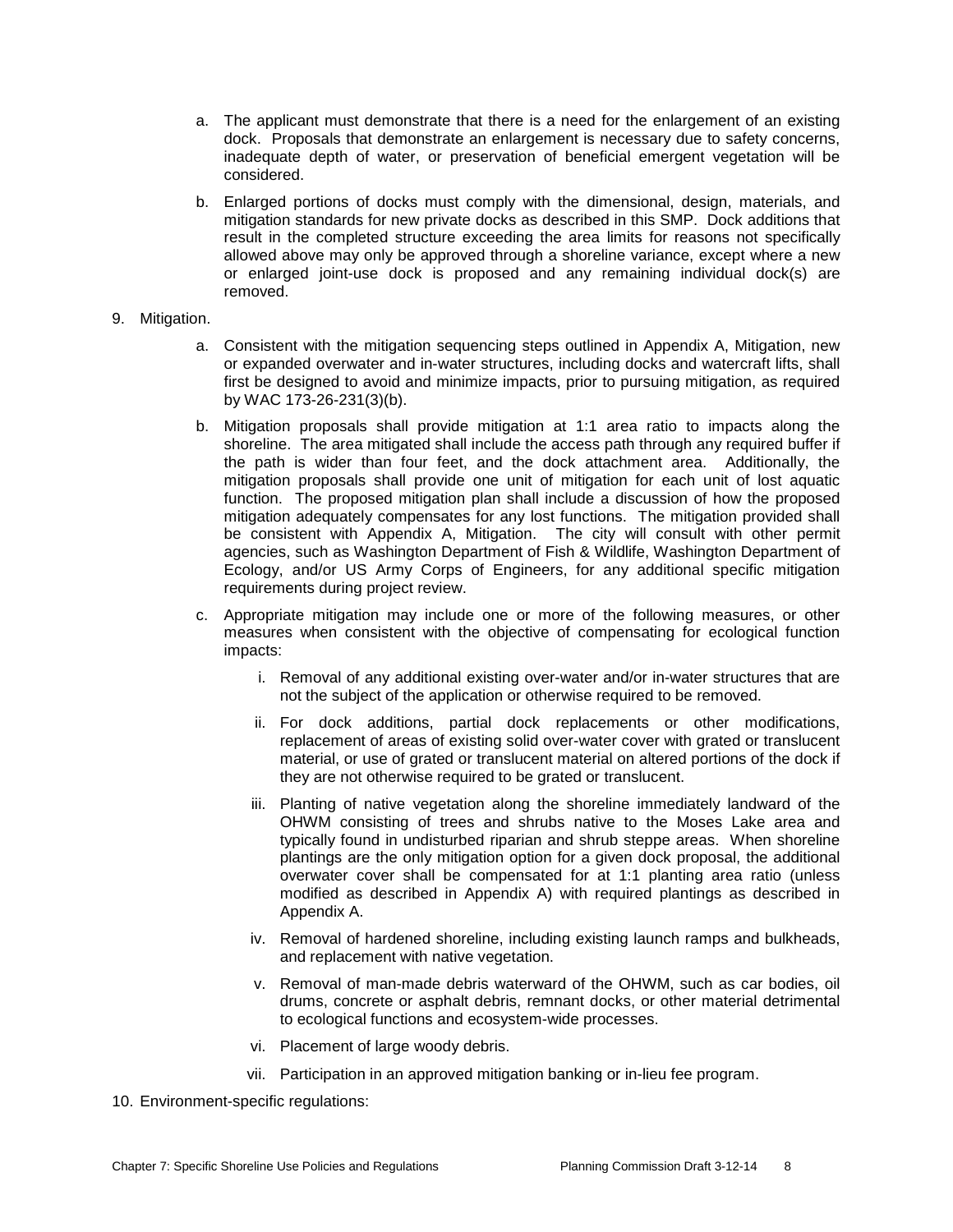Docks shall comply with the environment-specific requirements in Chapter 9.

#### **7-50-030-B. General Design and construction standards**

- 1. Supports must be structurally sound prior to placement in the water.
- 2. Supports, floats, or other materials in direct contact with the water must be approved by applicable state agencies, including the Washington Department of Fish and Wildlife.
- 3. Floating docks shall include stops to keep the floats off the bottom of the lake at low water level.
- 4. Overhead wiring or plumbing is not permitted on docks.
- 5. Lighting shall be the minimum necessary to locate the dock at night and shall focus downward to minimize glare.
- 6. Docks with feet or plates that rest on the lakebed are preferred over those requiring excavation and footings.

#### **7-50-030-C. Joint-use community recreational docks**

- 1. All multi-family residences proposing to provide moorage facilities shall be limited to a single, jointuse moorage facility, provided that the City may authorize more than one joint-use dock if, based on conditions specific to the site, a single facility would be inappropriate for reasons of safety, security, or impact to the shoreline environment; and if the additional facility or facilities will have no net impact on shoreline ecological resources.
- 2. Joint-use community docks may exceed the allowed area for an individual dock by 50 square feet per residence served.
- 3. In Shoreline Environments designated as "High Intensity—Resource Area", "Shoreline Residential— Dunes Area", "Shoreline Residential—Special Resource Area", and Shoreline Residential—Resource Area", the maximum size of a dock shall be the minimum necessary to accomplish moorage for one boat for each residence served, and the dock shall be configured to cause minimal disturbance to shoreline resources.
- 4. Proposals for joint-use community docks shall demonstrate and document by contract or covenant that adequate construction and maintenance of the structure and associated upland area will be provided by identified responsible parties.

#### 7-50-030-D. **Residential**

- 1. Number
	- a. No more than one dock is permitted for each shoreline lot.
- 2. Size
	- a. A dock over 200 square feet or 25 feet in length is allowed only as a shoreline conditional use. Exception: A longer dock may be approved if needed to maintain existing beneficial emergent vegetation such as bulrush. The extra length needed to project past the bulrush shall be limited to 4' in width
	- b. Width: For the first 10' waterward of the OHWM, the maximum width of solid dock shall be 4'. Docks wider than 4' are allowed, provided that the extra width shall be made of material such as grating that allows a minimum of 40% light transmission through the decking material, to prevent excessive shading of the area under the dock.
- 3. Side yard setbacks: Docks shall be set back a minimum of 5 feet from side property lines, except for the following:
	- a. Joint use and community docks may be located adjacent to or upon a side property line when mutually agreed to by contract or covenant with the owners of both properties. A copy of the contract or covenant must be recorded with the Grant County Auditor and filed with the application for permit.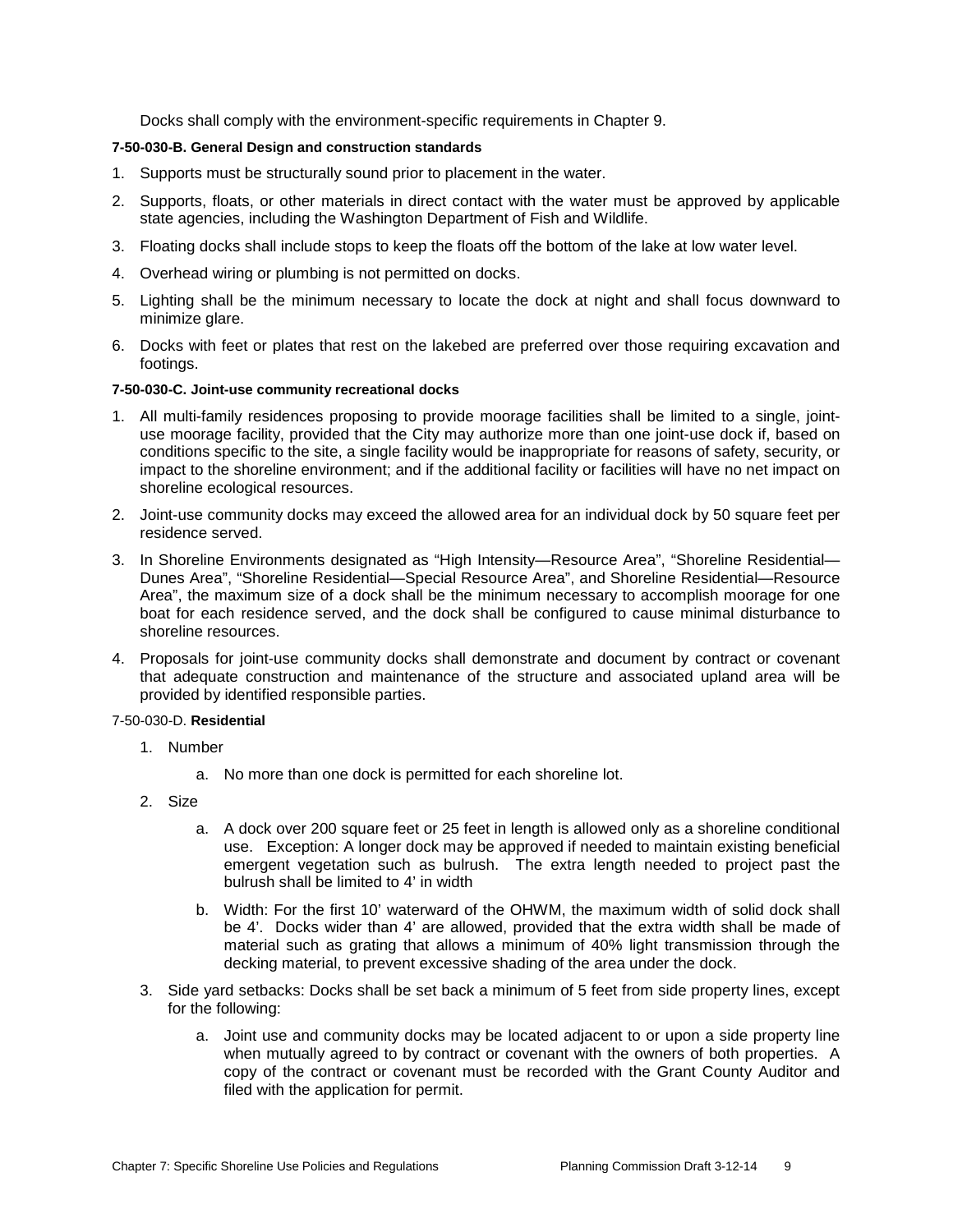b. Docks may be located closer than 5' to the side property line when the dock location is set as part of the platting of the property and shown on the plat.

## **7-60. Industrial uses**

7-60-010. Industrial uses are facilities for processing, manufacturing, and storage of finished or semifinished goods.

#### 7-60-020. Policies

1. Historically, there have been no industries within the City of Moses Lake that require a shoreline location. In order to reserve shoreline locations for uses that will benefit from such a location and to protect the shoreline from the potential impacts of industrial development, no industrial development should be allowed to locate within shoreline areas.

#### 7-60-030. Regulations

1. New industrial uses are prohibited in shoreline areas.

## **7-70. Mining**

7-70-010. Mining is the removal and primary processing of naturally occurring materials from the earth for economic use. For purposes of this Master Program, "primary processing" includes screening, crushing, and stockpiling of materials removed from the site. Mining activities also include in-water dredging activities related to mineral extraction. Processing does not include general manufacturing, such as the manufacture of molded or cast concrete or asphalt products, asphalt mixing operations, or concrete batching operations (such uses would be considered Industrial, and are prohibited in the shoreline areas of Moses Lake). Because the removal of sand and gravel from shoreline areas can cause erosion of land and siltation of water, mining activities are strictly regulated.

#### 7-70-020. Policies

- 1. Mining should be allowed only where the use is dependent on a shoreline location.
- 2. Mining and associated activities should result in no net loss of shoreline ecological functions, including impacts to unique or fragile areas and impacts to priority habitats or species.
- 3. All feasible measures should be taken to protect shoreline areas and water bodies from all sources of pollution, including but not limited to sedimentation and siltation, chemicals and petrochemicals (including both use and spillage), and mining wastes and spoils (including both storage and disposal).
- 4. All feasible measures should be taken to prevent disruption of ecological processes and functions in shoreline areas and water bodies.
- 5. Mining activities should allow the natural shoreline systems to function with a minimum of disruption during their operations and should return the site to as near a natural condition as possible upon completion.
- 6. Adverse impacts of mining operations on surrounding shoreline areas, including visual and noise impacts, should be minimized, and shoreline enhancement should be encouraged.
- 7. Mining activities should be encouraged to locate outside shoreline areas.

#### 7-70-030. Regulations

- 1. Mining shall be conducted in strict conformance with the Washington State Surface Mining Reclamation Act, Chapter 78.44 RCW.
- 2. As of the date of this SMP, and in accordance with RCW 36.70A.170, the city does not have mineral lands of long-term commercial significance. Should such lands be designated, mining shall be consistent with said designation.
- 3. Mining shall be allowed only in shoreline environments designated High Intensity and shall be prohibited in all other shoreline environments.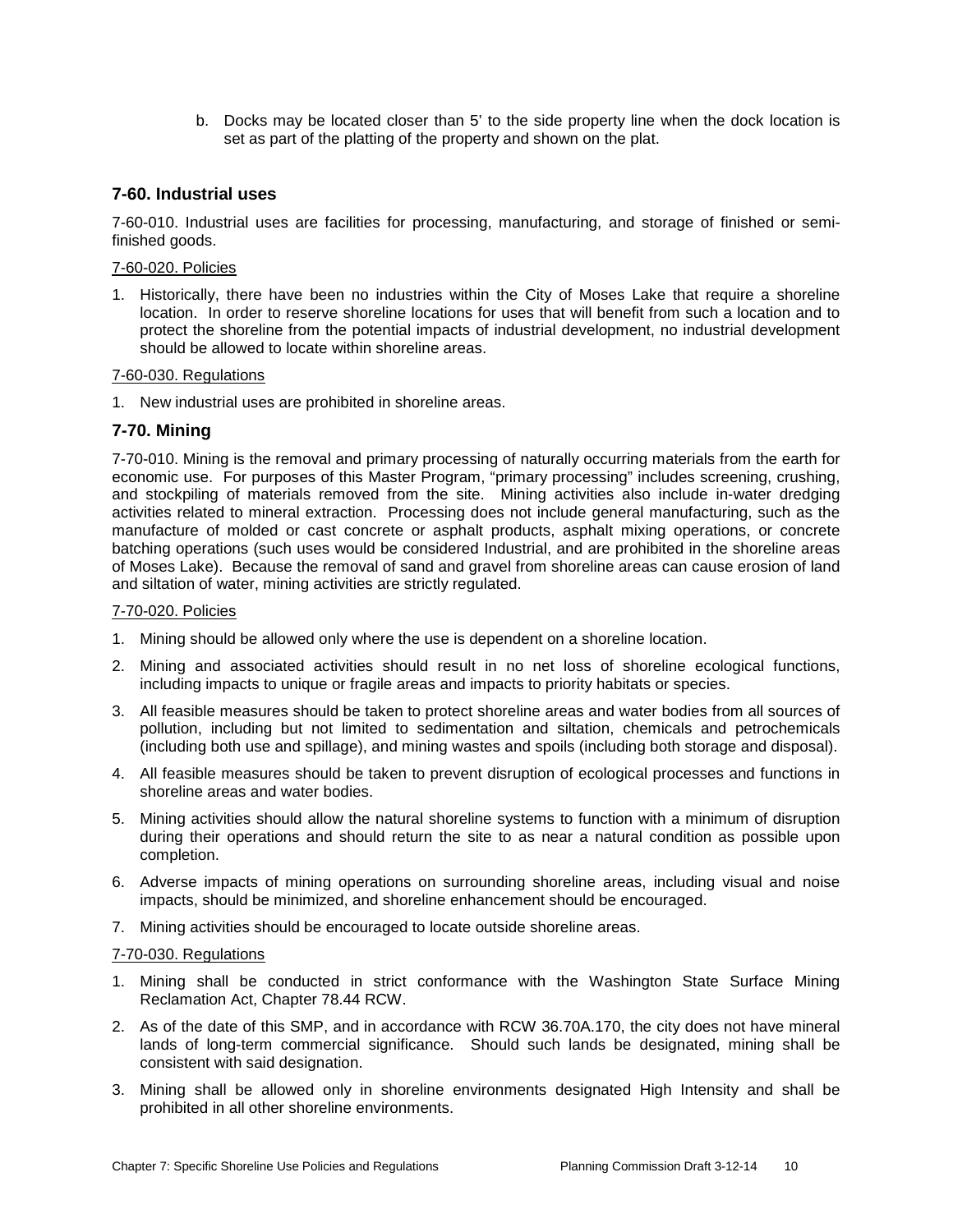- 4. The City shall require and use the following information in its review of mining proposals:
	- a. Materials to be mined;
	- b. Need for those materials;
	- c. Need for shoreline location;
	- d. Quantity of materials to be mined, by type;
	- e. Quality of materials to be mined, by type. For certain minerals, an evaluation by a geologist licensed under the provisions of RCW 18.220 may be required;
	- f. Mining technique and equipment to be used;
	- g. Depth of overburden and proposed depth of mining;
	- h. Lateral extent and depth of total mineral deposit;
	- i. Cross section diagrams indicating present and proposed elevations and/or extraction levels;
	- j. Existing drainage patterns, seasonal or continuous, and proposed alterations thereof including transport and deposition of sediment and channel changes that may result;
	- k. Proposed means of controlling surface runoff and preventing or minimizing erosion and sedimentation including impacts to banks on both sides of the excavation;
	- l. The location and sensitivity of any affected critical areas;
	- m. Subsurface water resources and aquifer recharge areas, including origin, depth, and extent;
	- n. Quality analysis of overburden, excavation materials, and tailings, with plans for storage, use, or disposition;
	- o. Mining plan and scheduling, including seasonal, phasing, and daily operation schedules;
	- p. Reclamation plan that meets the requirements of this master program and Chapter 78.44 RCW (for surface mining operations only);
	- q. Screening, earthen berm buffering, and/or fencing plans; and
	- r. Impacts to aquatic and shoreline habitat.
- 5. Mining operations shall be sited, designed, conducted, and completed (including reclamation) to ensure no net loss of shoreline ecological functions.
- 6. Mining operations shall comply with all local, state, and federal water quality standards and pollution control laws. Operations shall use effective techniques to prevent or minimize surface water runoff, erosion and sedimentation; prevent reduction of natural flows; protect all shoreline areas from acidic or toxic materials; and maintain the natural drainage courses of all streams. Surface water runoff shall be impounded as necessary to prevent accelerated runoff and erosion.
- 7. Overburden, mining debris, and tailings shall not be placed in water bodies or floodways and shall be stored and protected in such a manner as to prevent or minimize erosion or seepage to surface and ground waters.
- 8. Precautions shall be taken to insure that stagnant or standing water, especially that of a toxic or noxious nature, does not develop.
- 9. In no case shall mining operations impair lateral support and thereby result in earth movements extending beyond the boundaries of the site.
- 10. If substantial evidence indicates that mining operations are causing, or continued operation would cause, significant and adverse impacts to water quality, habitat, or any shoreline ecological function, the City shall terminate the shoreline permit for mining or impose further conditions on the mining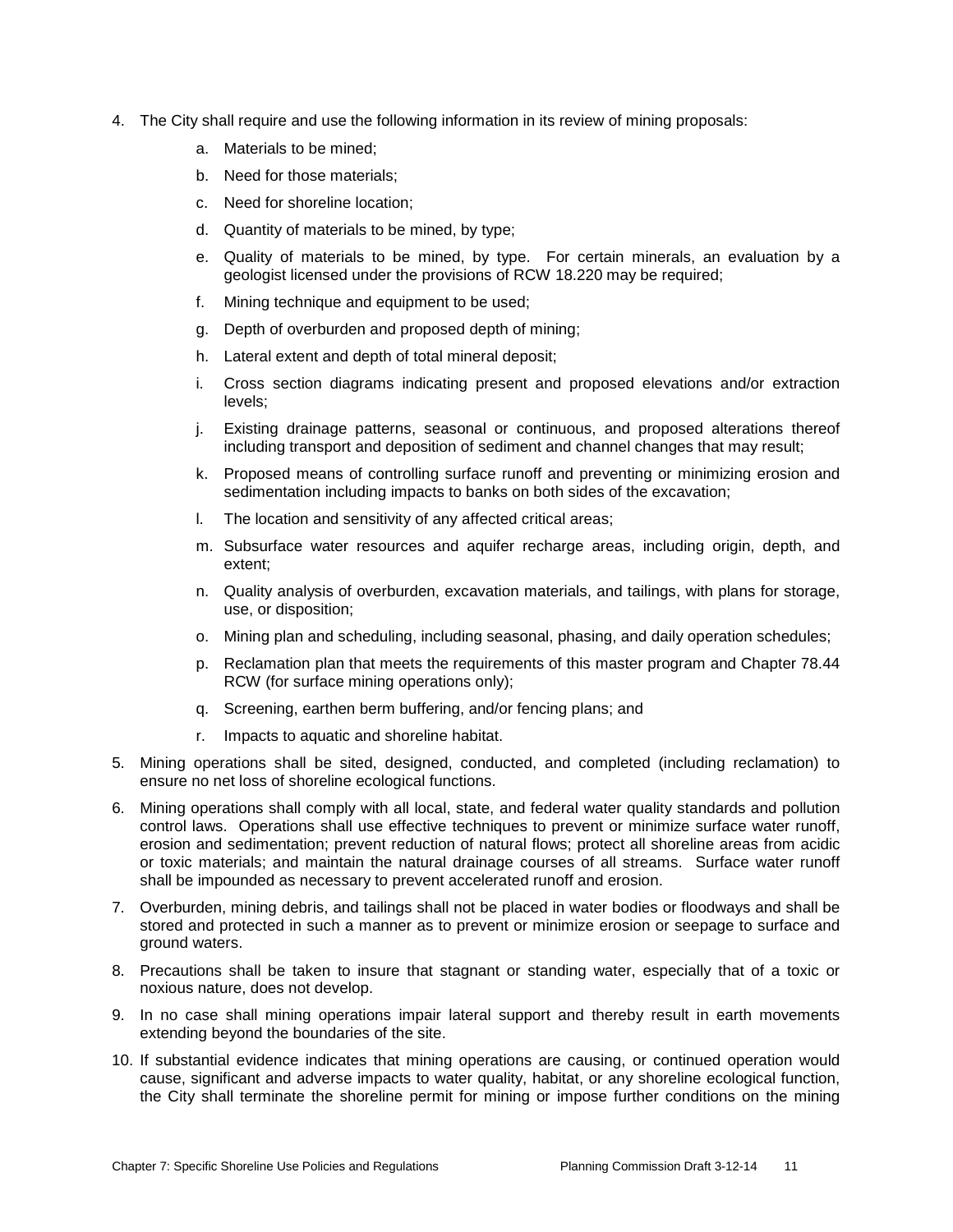operation to ensure no net loss of shoreline ecological functions.

- 11. All mining impacts shall be mitigated, and shoreline enhancement shall be encouraged. Preference shall be given to mining proposals that result in the creation, restoration, or enhancement of habitat for priority species.
- 12. Environment-specific regulations: Mining uses shall comply with the environment-specific requirements in Chapter 9.

## **7-80. Municipal Offices**

7-80-010. Municipal offices are those in support of city functions and services. For the purposes of this SMP, recreational uses and utility facilities are excluded.

#### 7-80-020. Policies

- 1. New municipal uses in shoreline areas should be consistent with the City of Moses Lake's *Comprehensive Plan* and should be located to minimize sprawl and inefficient use of shoreline areas and, where applicable, to promote trip reduction.
- 2. No municipal uses should be allowed in wetlands.
- 3. Because shorelines are a limited resource, preference should be given to water-oriented uses, especially those uses particularly dependent on a shoreline location or those that will provide the opportunity for substantial numbers of people to enjoy the shoreline.
- 4. Over-water construction for non-water-oriented municipal uses should be prohibited.
- 5. Where appropriate, municipal uses should be designed to provide physical or visual shoreline access or other opportunities for the public to enjoy the shoreline location. Public access should include amenities appropriate to the type and scale of the development and the qualities and character of the site, which may include walkways, viewpoints, restrooms, and other recreational facilities.
- 6. Municipal uses should be aesthetically compatible with the surrounding area.
- 7. Municipal uses should be designed, constructed, operated, and maintained to protect and enhance natural areas and systems.
- 8. Municipal uses should include landscaping that will visually enhance the shoreline area and contribute to shoreline functions and values.

#### 7-80-030. Regulations

- 1. Municipal uses permitted in shoreline areas are, in descending order of preference:
- a. Water-dependent uses;
- b. Water-related uses; and
- c. Water-enjoyment uses
- 2. The City shall require and use the following information in its review of municipal use proposals:
- a. Specific nature of the proposed activity;
- b. Need for shoreline location;
- c. Provisions for public visual and/or physical access to the shoreline;

d. Provisions to ensure that the development will not result in loss of shoreline functions or reduction in shoreline values;

e. Measures for enhancing the relationship of the use to the shoreline, including aesthetics and landscaping; and

- f. The *Shoreline Inventory and Characterization* and maps developed as part of this SMP.
- 3. Municipal uses shall be designed and maintained in a neat, orderly, and environmentally-compatible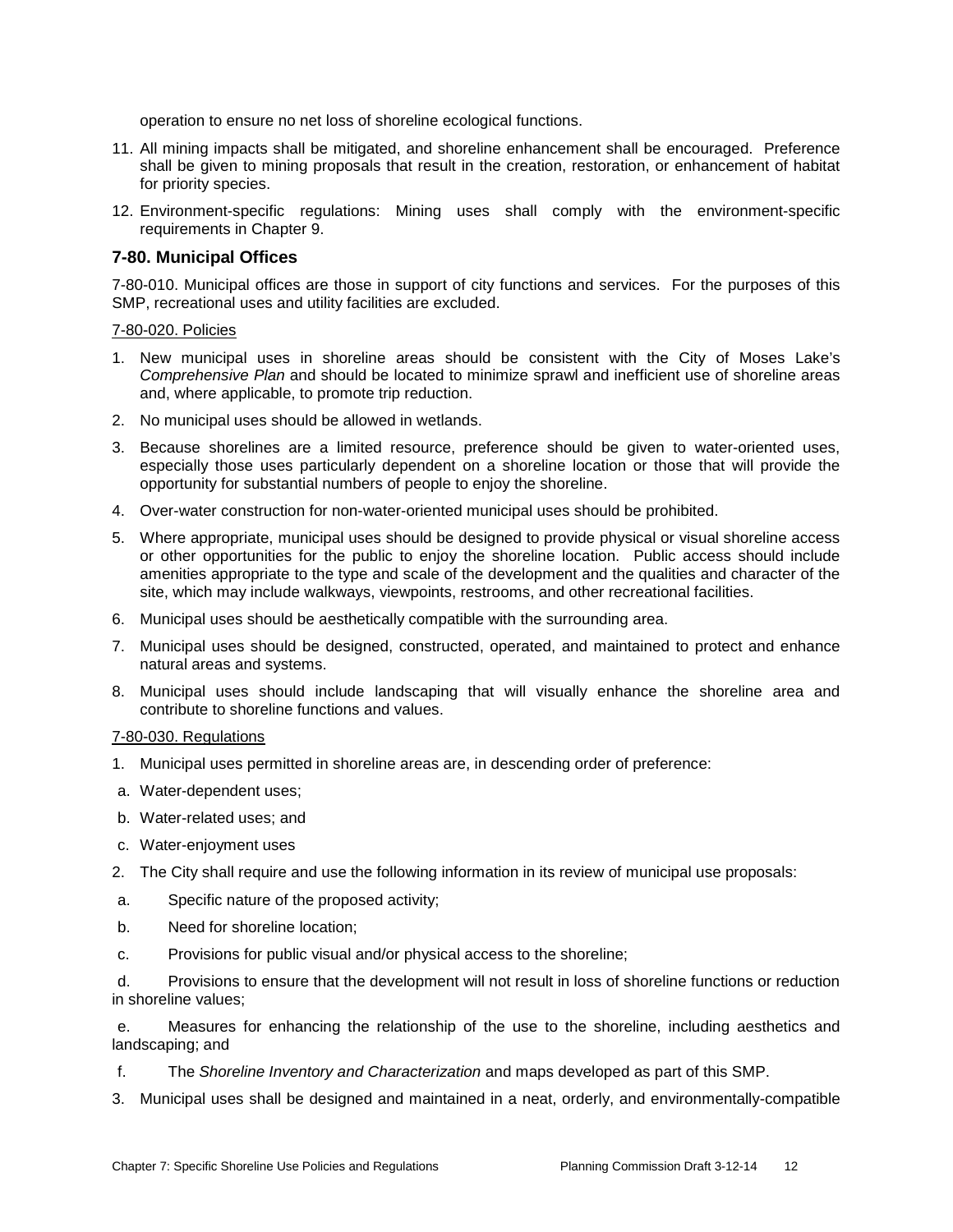manner, consistent with the character and features of the surrounding area. To that end, the Planning Commission may, following a public hearing, adjust the project dimensions and increase required buffers established in Tables 9.3.A and 9.3.B and/or prescribe reasonable use intensity and screening conditions. Need and special considerations for landscaping and buffer areas shall also be subject to review and approval.

4. All loading and service areas shall be located on the upland (landward) side of the principal structure or provisions shall be made to separate and screen the loading and service areas from the shoreline.

5. Municipal uses shall be landscaped to visually enhance the shoreline area and contribute to shoreline functions and values, using primarily native, self-sustaining vegetation. Plants that may compromise shoreline values shall be prohibited. The permit application submittal shall include a landscape plan identifying the size, location, and species of plants that will be used.

6. Drainage and surface runoff from municipal uses shall be controlled so that pollutants will not be carried into water bodies.

7. Environment-specific regulations: Municipal uses shall comply with the environment-specific requirements in Chapter 9.

#### **7-90. Recreational Uses**

7-90-010. Recreational uses provide opportunities for the refreshment of body and mind through forms of play, sports, relaxation, amusement, or contemplation. They include facilities for passive and lowintensity recreational activities such as hiking, photography, viewing, and fishing. They also include facilities for active or more intensive uses such as parks, campgrounds, golf courses, and other outdoor recreation areas. This section applies to both publicly- and privately-owned shoreline facilities intended for use by the public or a private club, group, association, or individuals.

#### 7-90-020. Policies

- 1. The location and design of shoreline recreational developments should be consistent with the City of Moses Lake's *Comprehensive Plan*.
- 2. The location and design of publicly-owned shoreline recreational developments should be consistent with the City of Moses Lake's *Parks, Recreation, and Open Space Plan*.
- 3. Local, state, and federal recreation planning should be coordinated. Shoreline recreational developments should be consistent with applicable park, recreation, and open space plans of other jurisdictions.
- 4. A variety of compatible recreational experiences and activities should be encouraged to satisfy diverse recreational needs. However, facilities for recreational activities that do not benefit from a shoreline location should not locate in shoreline areas.
- 5. Recreational developments should be located, designed, operated, and maintained to cause no net loss of shoreline ecological functions and to be compatible with, and minimize adverse impacts on, valuable cultural and natural features and on nearby land and water uses. The only recreational development proposals that should be approved are those that complement their environment and surrounding land and water uses, and that protect natural areas.
- 6. Priority should be given to developments that provide recreational uses and other improvements facilitating public access to shoreline areas.
- 7. Recreational developments should be located and designed to preserve, enhance, or create scenic views and vistas. Removal of native vegetation to enhance views should be discouraged.
- 8. All recreational developments should make adequate provisions for:
	- a. Vehicular and pedestrian access, both on and off site, including, where appropriate, access for people with disabilities.
	- b. Proper water supply and solid and sanitary waste disposal.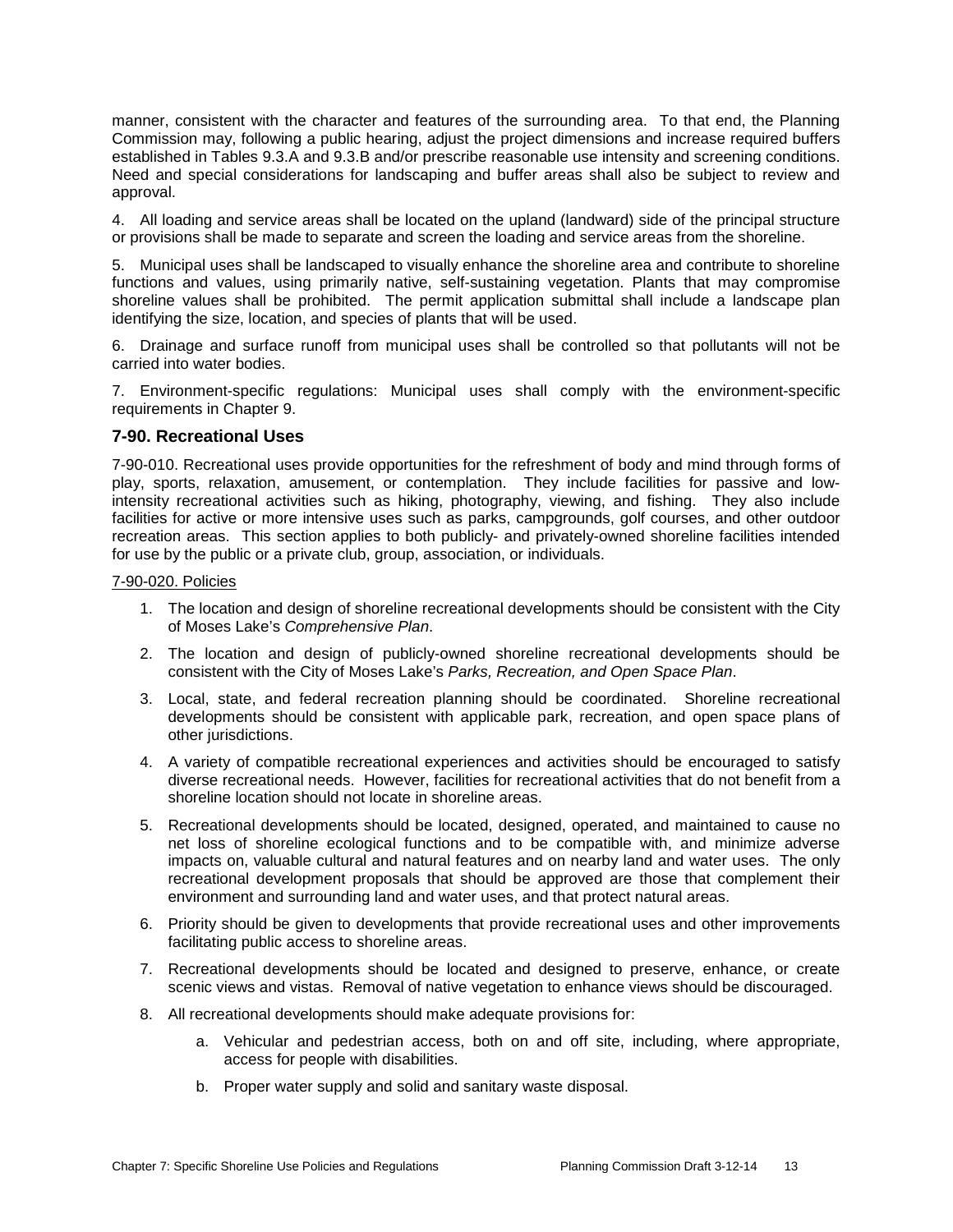- c. Security and fire protection for the use and for any use-related impacts to adjacent property.
- d. The prevention of overflow and trespass onto adjacent properties, by methods including but not limited to landscaping, fencing, and posting of the property.
- e. Buffering from adjacent private property or natural areas.
- 9. Trails and paths on steep slopes should be located, designed, and maintained to protect bank stability and minimize ground disturbance.
- 10. Recreational developments should protect the natural character, resources and ecology of the shoreline.

#### 7-90-030. Regulations

- 1. The location and design of publicly-owned shoreline recreational developments shall be consistent with the City of Moses Lake's *Parks, Recreation, and Open Space Plan*.
- 2. To avoid wasteful use of the limited supply of recreational shorelands, substantial accessory use facilities, such as rest rooms, recreation halls and gymnasiums, commercial services, access roads, and parking areas shall be set back from the ordinary high water mark as specified in the Development Standards Tables (Tables 9.3A and 9.3B), unless it can be shown that such facilities are essentially shoreline dependent. Such facilities may be linked to the shoreline by walkways.
- 3. Shoreline recreational developments shall maintain, and, when feasible, enhance or restore desirable shoreline features including those that contribute to shoreline ecological functions and processes, scenic vistas, and aesthetic values. Removal of native vegetation to enhance views shall be discouraged.
- 4. Recreational uses shall be designed to complement their environment and surrounding land and water uses.
- 5. No recreational buildings or structures shall be built over water, other than water-dependent and/or public access structures such as piers, docks, bridges, boardwalks, or viewing platforms.
- 6. Each development proposal shall include a landscape plan that uses primarily native, self-sustaining vegetation. Campsites, selected view points, or other permitted structures or facilities shall be located so as to not require damage or destruction of native vegetation. Removal of existing native vegetation shall be the minimum amount necessary to accommodate the permitted use. Refer also to Clearing and Grading and Vegetation Conservation in Chapter 8.
- 7. For recreational uses such as golf courses that require the use of fertilizers, pesticides, or other chemicals, the applicant shall specify the methods that will be used to ensure that the use complies with all provisions of the "Environmental Impacts and Water Quality" provisions of this SMP (see Chapter 6), including preventing the chemicals from entering adjacent water bodies or wetlands. Minimum buffers for recreational uses are listed in Chapter 9. In addition to required buffers, chemical-free buffer strips may be required at the discretion of the City.
- 8. Recreational uses shall provide facilities for non-motorized access to the shoreline, such as pedestrian and bicycle paths, where those facilities will not result in loss of shoreline ecological functions.
- 9. Recreational uses shall include adequate provisions for water supply, sewage, garbage disposal, and fire protection.
- 10. Recreational uses shall include adequate provisions, such as screening, buffer strips, fences, and signs, to buffer adjacent private property and natural areas and protect the value and enjoyment of those sites.
- 11. Trails and paths on steep slopes shall be located, designed, and maintained to protect bank stability and minimize ground disturbance.
- 12. Environment-specific regulations: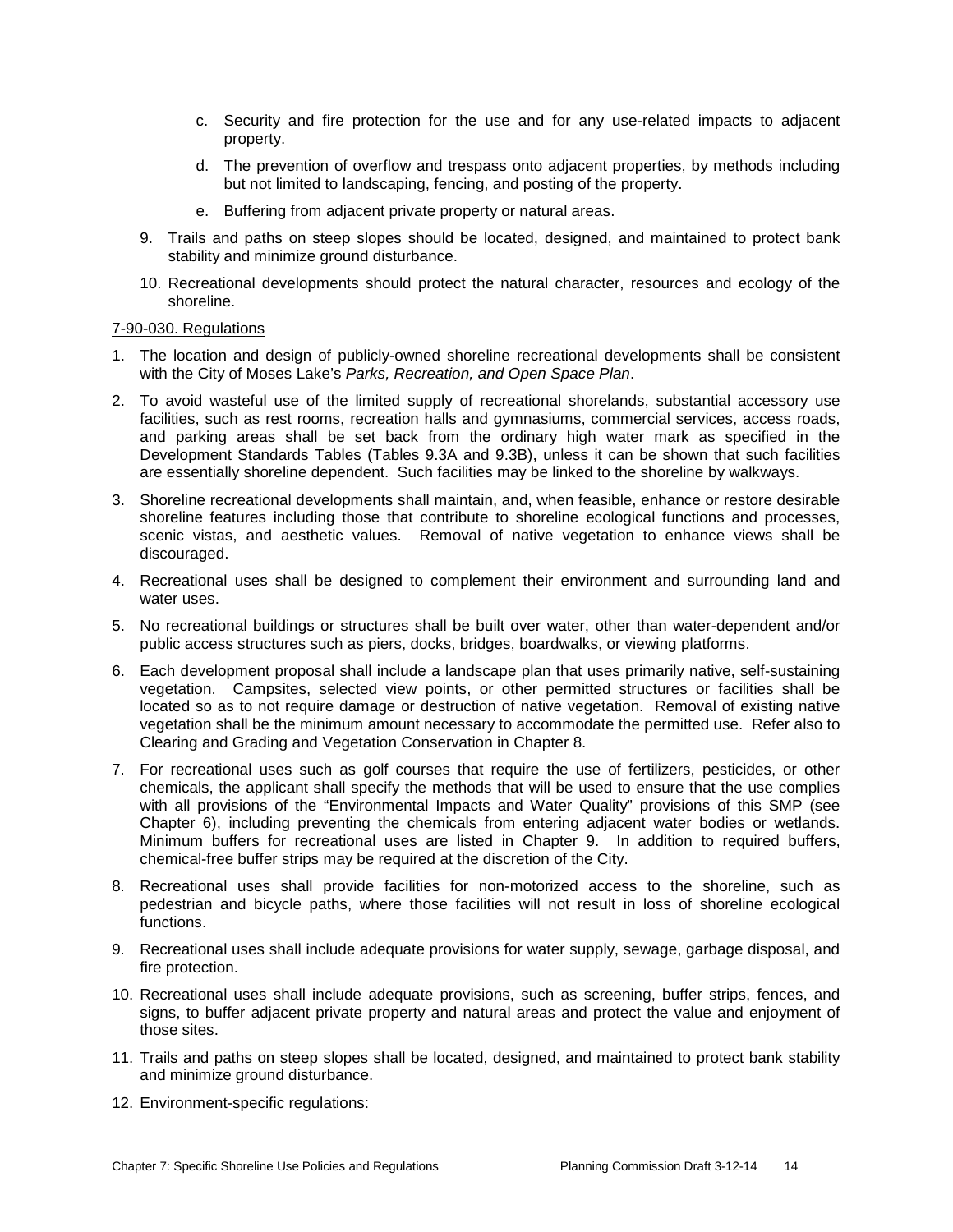- a. Recreational uses shall comply with the environment-specific requirements in Chapter 9.
- b. Public access shall be required for recreational uses in shoreline environments designated "W", and shall be encouraged in all other shoreline environments, unless such access is shown to be incompatible due to reasons of safety, security, or impact to the shoreline environment.

# **7-100. Residential Uses**

7-100-010. Residential use means one or more buildings, structures, lots, parcels, or portions thereof which are designed for and used or intended to be used to provide a place of abode for human beings. This includes single family residences, duplexes, multi-family residences, apartments, townhouses, manufactured home parks, group housing, condominiums, other detached or attached dwellings, and major and short subdivisions, along with accessory uses and structures normally associated with residential uses, including but not limited to garages, sheds, swimming pools, parking areas, and fences. Residential uses do not include hotels, motels, or any other type of overnight or transient housing or camping facilities. All residential uses must comply with the Shoreline Management Act and this master program, even if the use is not required to obtain any type of shoreline permit.

#### 7-100-020. Policies

- 1. Residential development and subdivisions should be located, designed, built, and maintained to protect shoreline environmental functions and processes when possible.
- 2. Residential development and subdivisions should be designed so as to adequately protect the water and shoreline aesthetic characteristics.
- 3. Residential uses should be permitted only where there are adequate provisions for utilities (i.e., water, sewer, power, telephone, and cable lines), circulation, and access.
- 4. The overall density of development and lot coverage should be appropriate to the physical capabilities of the site.
- 5. Recognizing property owners' rights of shoreline residential use, new residential uses should provide adequate setbacks and natural buffers from the water and ample open space between structures to provide space for outdoor recreation, protect natural features and existing shoreline vegetation, control erosion, protect water quality, preserve views and normal public use of the shoreline and the water, protect aquatic and wildlife habitat, and minimize user conflicts.
- 6. Residential uses should be encouraged to provide dedicated and improved community or public access to the shoreline in a manner that is appropriate to the site and the nature and size of the development. Any public access provided should be counted toward the dedication of parks and open space required by the Moses Lake Municipal Code for new residential developments.
- 7. To discourage dock proliferation and the associated loss of shoreline ecological functions, subdivisions should provide joint-use or community docks. Individual docks should be allowed for lots in subdivisions with joint-use or community docks. Other joint use facilities, such as access areas and boat launches, should also be encouraged.
- 8. New residential uses should be prohibited over water, in floodways, and in environmentally sensitive areas such as wetlands and geologic hazard areas.
- 9. Structures and other developments accessory to residential uses should be designed and located to blend into the site as much as possible.
- 10. The buffers established for residential uses should apply to non-water-dependent accessory structures.
- 11. Best management practices should be applied in designing and developing surface and stormwater facilities.
- 12. The front yard zoning setback should be allowed to be reduced to accommodate reasonable development.
- 13. To prevent encroachment on the shoreline buffer, the buffer should be marked with a long-term visual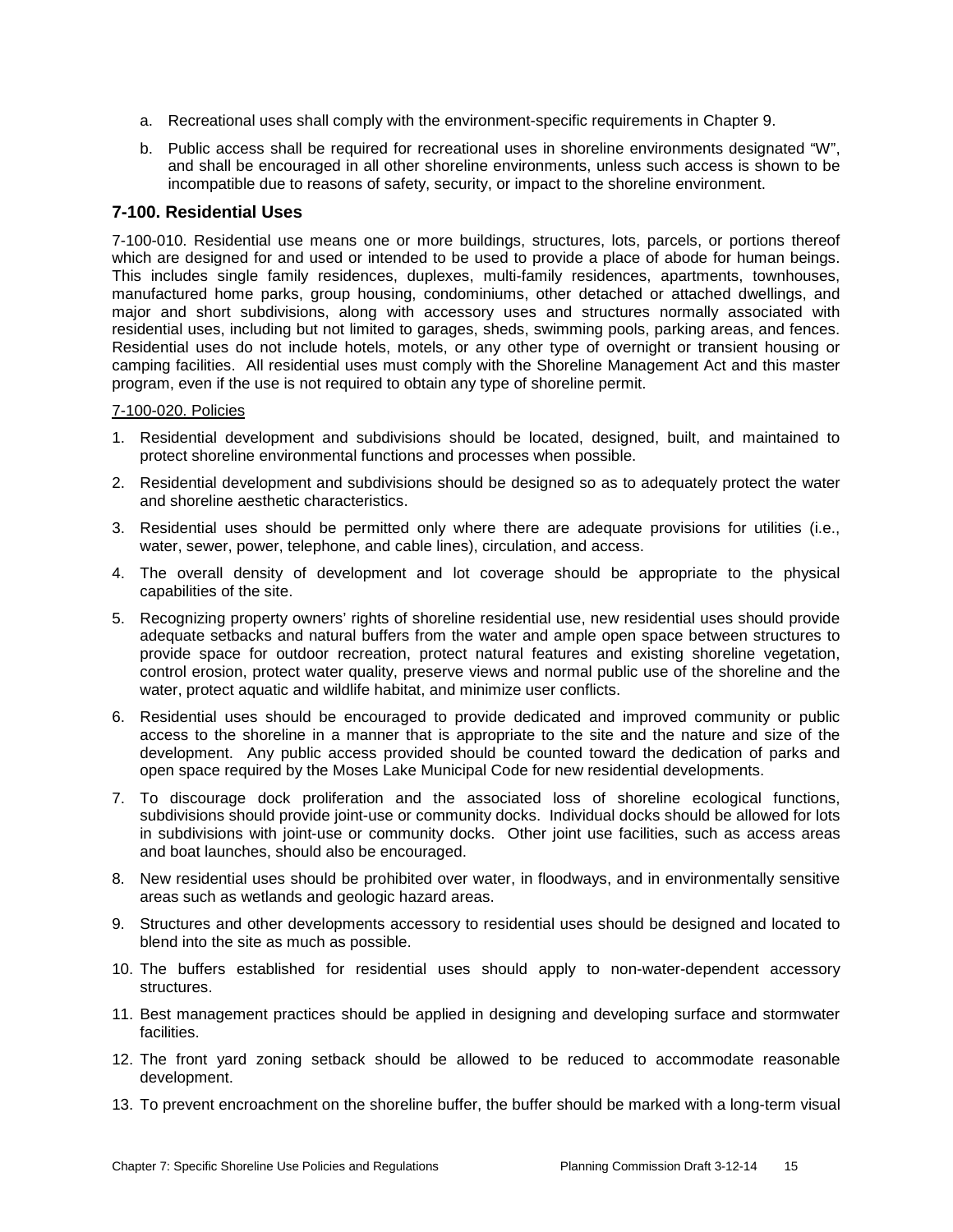cue to alert present and future property owners of the location of the buffer edge. The marker should be substantial enough to show that there is clearly a change in circumstances from one side of the marker to the other.

#### 7-100-030. Regulations

- 1. Residential uses shall not be approved where flood control, shoreline protection measures, or bulkheading will be required to create residential lots or site area. Residential uses shall be designed so that structural shoreline stabilization, including bulkheads, is not likely to be required to protect property and will not be required in the future.
- 2. If wetlands, steep slopes, other critical areas, or other unique or fragile features are located on a development site, development shall be located so as to avoid the sensitive areas. Cluster or similar design of residential units may be used in order to achieve this.
- 3. Vegetation removal shall be in compliance with the Vegetation Conservation and Clearing and Grading provisions of Chapter 8 and shall be limited to the minimum necessary to accommodate permitted uses, with the exception that noxious weed control shall be allowed subject to the vegetation conservation provisions in Chapter 8.
- 4. During construction, shoreline vegetation shall be preserved and erosion controlled by the following means at a minimum: Clearly marked temporary fencing shall be installed during the entire construction period. The shoreline shall be protected from sedimentation by silt fences, sand bags, or other material as approved by the Building Official. Sedimentation control measures shall be in place before the start of any clearing, grading, or construction. Sedimentation control measures shall be inspected after each runoff event and maintained if necessary.
- 5. Other than docks, new residential structures and accessory structures, including boathouses, shall be prohibited over water or floating on the water. Floating homes shall be prohibited.
- 6. The buffers established for residential uses shall apply to non-water-dependent accessory structures.
- 7. Best management practices shall be applied in designing and developing surface and stormwater facilities. The *Stormwater Management Manual for Eastern Washington* shall provide the preferred guidance for storm water management best practices.
- 8. Environment-specific regulations:
	- a. Residential uses shall comply with the environment-specific requirements in Chapter 9, except as provided in Regulation 9 below.
- 9. Common Line Setbacks: The residential buffers in Table 9.3 shall not apply in cases where the majority of existing development in the area does not meet the established buffer standards. In such cases residential structures shall be set back common to the average of setbacks for existing dwelling units within three hundred (300) feet of side property lines. If there is only one or no dwelling units within three hundred (300) feet of side property lines, the shoreline buffers of Table 9.3 shall apply. Common line setback allowed in this section is subject to approval by the Shoreline Administrator. Common line setback shall only be allowed where no loss of shoreline ecological functions or interference with shoreline processes will result from said common line setback. The Administrator may place conditions on the approval. Any further deviation from setback requirements beyond that allowed in this section shall require approval of a shoreline variance permit.
- 10. For lots platted before the adoption of this Master Program, if the required shoreline buffer causes there to be less than 60' from the buffer to the front zoning setback line, the front yard zoning setback may be reduced to 10' for a porch, 15' for living space or the side of a garage, and 20' for a garage door. Side yard setbacks may be reduced to 5'. If there is still not 60' from the reduced zoning setback to the shoreline buffer, the shoreline buffer may also be reduced by the minimum amount that will allow 60' of buildable area, provided there will be no net loss of shoreline ecological function and provided that at least a 25' shoreline buffer will be maintained. These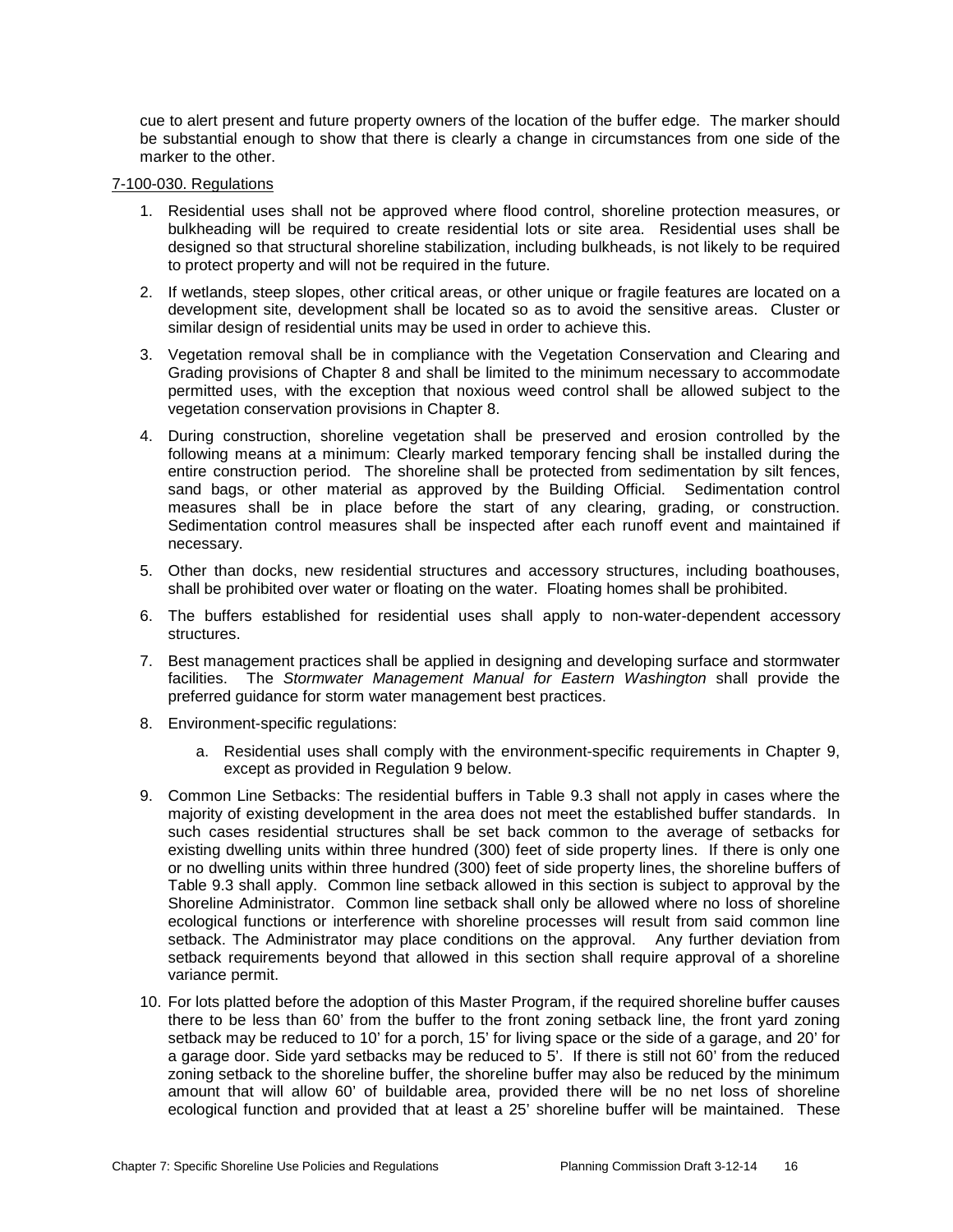reductions in buffer and setbacks do not authorize encroachments into any easements which may be on the property. All proposals to reduce setbacks and buffers shall be submitted to the Administrator for review. The Administrator may place conditions on the approval.

- 11. For lots in plats with preliminary plat approval before the adoption of this Master Program, and which had wetland or shoreline buffers set during the platting process, the buffer shall be as set during the platting process.
- 12. Residential Fencing: Fencing meeting Municipal Code standards may extend to the landward edge of the shoreline buffer. Fencing may be installed within the buffer if all of the following are met:
	- a. Fence materials shall be natural or natural-looking materials and colors, and restricted to fence types such as post and rail or split rail.
	- b. The lowest rail shall be a minimum of 16" from the ground, and the highest rail shall be no greater than 60" from the ground.
	- c. New fences established parallel to the shoreline shall be set back a minimum of 25' from the OHWM and shall require native vegetative plantings within that 25' if lawn or weeds currently exist within the area. The 25' setback may be reduced if the applicant is participating in a shoreline public access plan or it there is intervening ownership (e.g. railroad, conservancy trail, etc.) The applicant shall submit a planting plan along with the fence permit.
	- d. Vegetative plantings as fencing within the shoreline buffer are restricted to native plants.
	- e. No vehicle parking or equipment storage shall be allowed between the OHWM and a fence parallel to the water, within the shoreline buffer area.
	- f. Other than removal of noxious weeds and non-native plants, removal of vegetation within the shoreline buffer shall be restricted to initial digging of posts and vegetation removal necessary for the initial placement of the fence.
	- g. Solid plank construction, solid vinyl, razor wire, and chain link fencing shall be prohibited within the shoreline buffer.

Existing fencing must be brought into compliance with the above standards when there is an expansion of the development or use on the site, when there is a new use or modification of the shoreline or buffer (e.g. dock, boat lift, shoreline stabilization, etc.)

# **7-110. Transportation Facilities**

7-110-010. Transportation facilities are those structures and developments that aid in movement of people, goods, and services. They include roads, highways, bridges, bicycle paths, trails, railroad facilities, and other related facilities.

#### 7-110-020. Policies

- 1. New roads, railroads, and bridges in shoreline jurisdiction should be minimized.
- 2. New roads, railroads, and bridges in shoreline jurisdiction should be consistent with the City's *Comprehensive Plan*.
- 3. Transportation facilities should be located, designed, and constructed so that routes will result in no net loss of shoreline ecological functions and will have the minimum adverse impact on existing or future water-dependent uses.
- 4. Road and railroad locations should be planned to fit the topography of the shoreline in order to minimize alteration of natural conditions. New transportation facilities should be located and designed to minimize the need for shoreline protection measures, stream and lake crossings, and modification of natural drainage systems.
- 5. Trails and bicycle paths should be encouraged in shoreline areas where they are compatible with the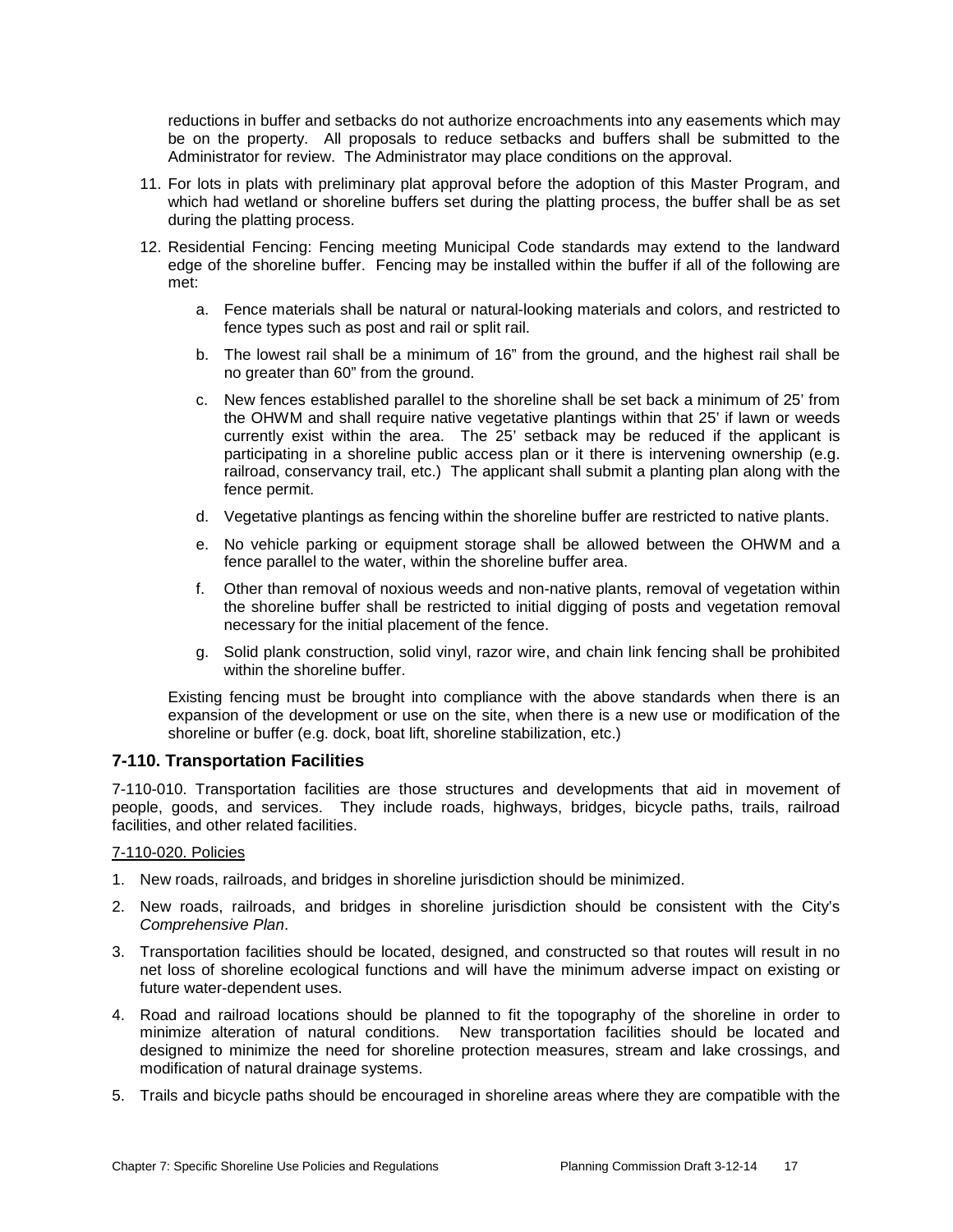natural character, resources, and ecology of the shoreline area.

- 6. Where transportation corridors are required within shoreline jurisdiction, then joint use for roads, utilities, and motorized and non-motorized forms of transportation should be encouraged.
- 7. Abandoned or unused road or railroad rights-of-way that offer opportunities for public access to the shoreline should be acquired and/or retained for public access. However, where practical, such areas should be allowed to revert to right-of-way if the right-of-way becomes necessary in the future.
- 8. All debris, overburden, and other waste materials from transportation facility construction should be handled, contained, and disposed of in a manner that prevents entry of said materials into adjacent water bodies.

#### 7-110-030. Regulations

- 1. Transportation facilities and services shall use existing transportation corridors whenever possible, provided that facility additions and modifications will not adversely impact shoreline resources and are otherwise consistent with this master program and the City's *Comprehensive Plan*. If expansion of the existing corridor will result in net loss of shoreline ecological functions, then a less disruptive alternative shall be used.
- 2. Transportation and primary utility facilities shall be required to make joint use of rights-of-way and to consolidate crossings of water bodies where loss of shoreline ecological functions can be minimized by doing so.
- 3. Shoreline transportation facilities shall be sited and designed to avoid geologically hazardous areas and to fit the existing topography in order to minimize cuts and fills.
- 4. Where practical, shoreline transportation facilities shall be sited and designed to avoid the following areas:
	- a. Areas between unstable or moderately unstable slopes and the OHWM (i.e., areas below unstable slopes).
	- b. Areas above unstable or moderately unstable slopes that are within shoreline areas or are within 100 feet of the top of the slope (upland areas draining to unstable slopes).
	- c. Any area in which proximity to a geologically hazardous area would result in need for shoreline stabilization or loss of shoreline ecological function
- 5. Cut and fill slopes shall be designed at the normal angle of repose or less.
- 6. Landfills for transportation facility development are prohibited in water bodies and wetlands except that when all structural and upland alternatives have been proven infeasible and the transportation facilities are necessary to support uses consistent with this master program and the City's *Comprehensive Plan*, such landfill may be permitted as a conditional use.
- 7. Major highways and railways shall be located outside of shoreline areas except where water crossings are required. Water crossings shall use the shortest route feasible unless such route would cause more damage to the environment.
- 8. New transportation facilities shall be located and designed to prevent or minimize the need for shoreline stabilization, landfill, or substantial site grading. Transportation facilities allowed to cross over water bodies and wetlands shall use elevated, open pile or pier structures whenever feasible. All bridges must be built high enough to allow the passage of debris and provide 3 feet of freeboard above the 100 year flood level.
- 9. Shoreline transportation facilities shall be sited and designed to avoid steep or unstable areas and fit the existing topography in order to minimize cuts and fills.
- 10. All shoreline areas disturbed by transportation facility construction and maintenance shall be restored to their pre-project condition, using compatible, self-sustaining vegetation, immediately upon completion of the construction or maintenance activity. Plants that may compromise shoreline values shall be prohibited. The permit application submittal shall identify the size, location, and species of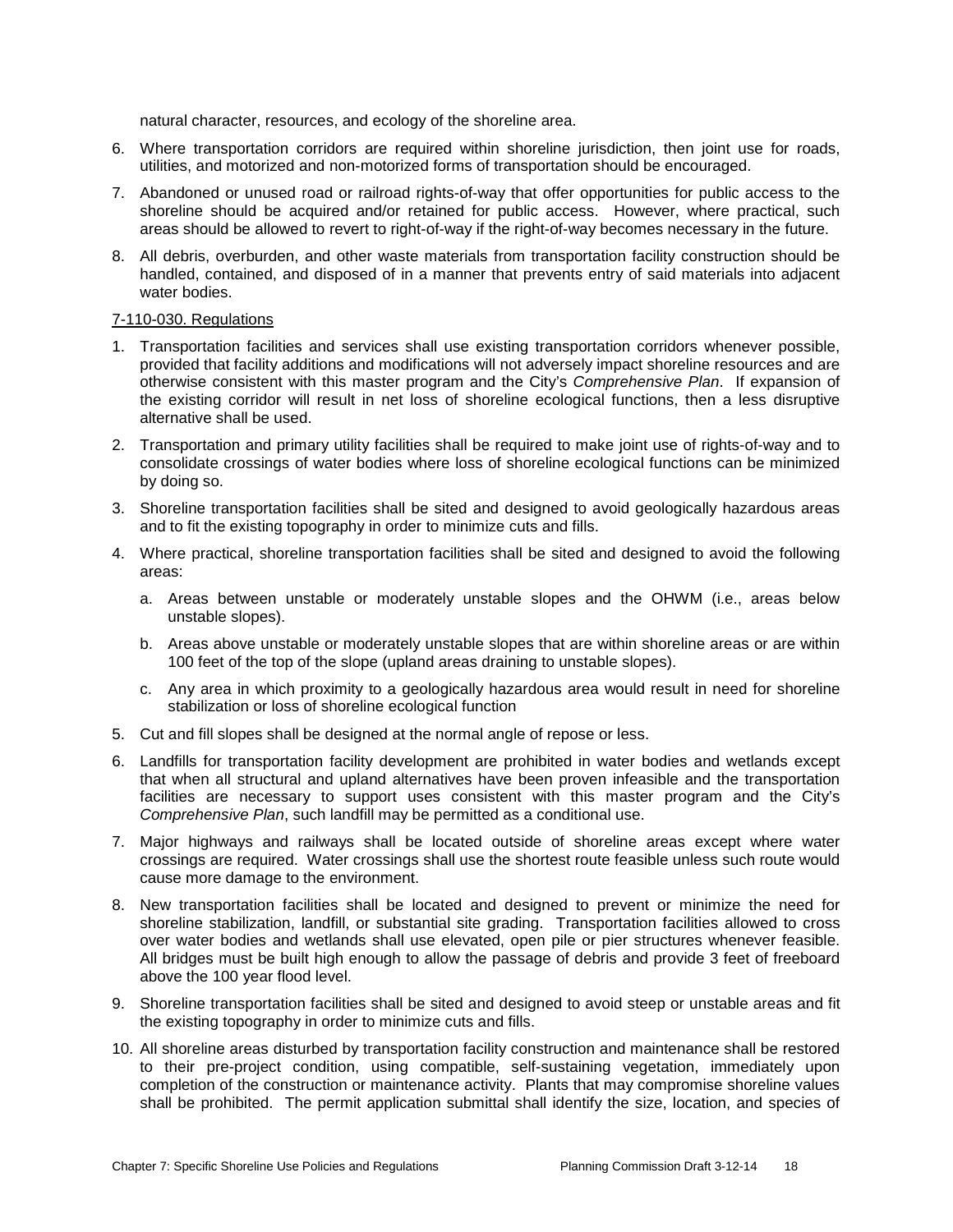plants that will be used. The agency or developer constructing or maintaining the transportation facility shall also be responsible for maintaining the vegetation until it is established.

- 11. Waterway crossings shall be designed and maintained to cause minimal disturbance to banks.
- 12. Where permitted, wetland and priority habitat crossings and other crossings of critical, unique, or fragile areas shall be designed and maintained to cause no net loss of shoreline ecological functions.
- 13. Roads and railroads shall be located to minimize the need for routing surface waters into and through culverts.
- 14. All transportation facilities shall be designed, constructed, and maintained to contain and control all debris, overburden, runoff, erosion, and sediment generated from the affected areas. Relief culverts and diversion ditches shall not discharge onto erodible soils, fills, or side cast materials. State and local stormwater regulations apply.
- 15. Bridge abutments and necessary approach fills shall be located landward of wetlands or the ordinary high water mark, except that bridge piers may be permitted in a water body as a conditional use, when in compliance with requirements of other permitting agencies, including but not limited to the U.S. Army Corps of Engineers and the Washington State Department of Fish and Wildlife.
- 16. Except where a water crossing is necessary, roads, railroads, and other transportation facilities shall be located landward of shoreline wetlands and other Fish and Wildlife Habitat Conservation Areas.
- 17. Except for water crossings, all roads and railroads shall be adequately set back from the water (see Table 9.3, Development Standards and Specific Shoreline Development Regulations) and shall provide buffer areas of compatible, self-sustaining vegetation. Shoreline scenic drives and viewpoints may provide periodic breaks in the buffer to allow open views of the water, provided that removal of healthy native vegetation is not required to provide such breaks. Removal of healthy native vegetation is discouraged.
- 18. Overburden, debris, and other waste materials from both construction and maintenance activities, including drainage ditch clearing, shall not be deposited into or sidecast on the shoreline side of the road or in water bodies or wetlands. Such material shall be deposited in stable locations where reentry and erosion into water bodies or wetlands is prevented.
- 19. Environment-specific regulations: Transportation facilities shall comply with the environment-specific requirements in Chapter 9.

# **7-120. Utilities (Primary Facilities)**

7-120-010. Utilities are services and facilities that produce, transmit, carry, store, process, or dispose of electrical power, gas, water, sewage, communications, oil, etc. The provisions of this section apply to primary uses, such as sewage treatment plants and outfalls, public high-tension utility lines, power transfer facilities, sewer and water mains, gas distribution lines and storage facilities. See Chapter 6 for policies and regulations related to on-site accessory utilities.

#### 7-120-020. Policies

- 1. Primary utilities should use existing transportation and utility sites, rights-of-way, and corridors whenever possible, rather than creating new corridors. Joint use of rights-of-way and corridors are encouraged.
- 2. Primary utilities should be prohibited in wetlands, other critical habitat areas, and other critical, unique and fragile areas unless no feasible alternative exists.
- 3. New primary utility facilities should be located so that shoreline protection works are not required.
- 4. Primary utilities facilities and corridors should be located so as to protect scenic views.
- 5. Primary utilities facilities and rights-of-way should be located and designed to result in no loss of shoreline functions or interference with shoreline processes; preserve the natural landscape; and minimize conflicts with present and planned land uses.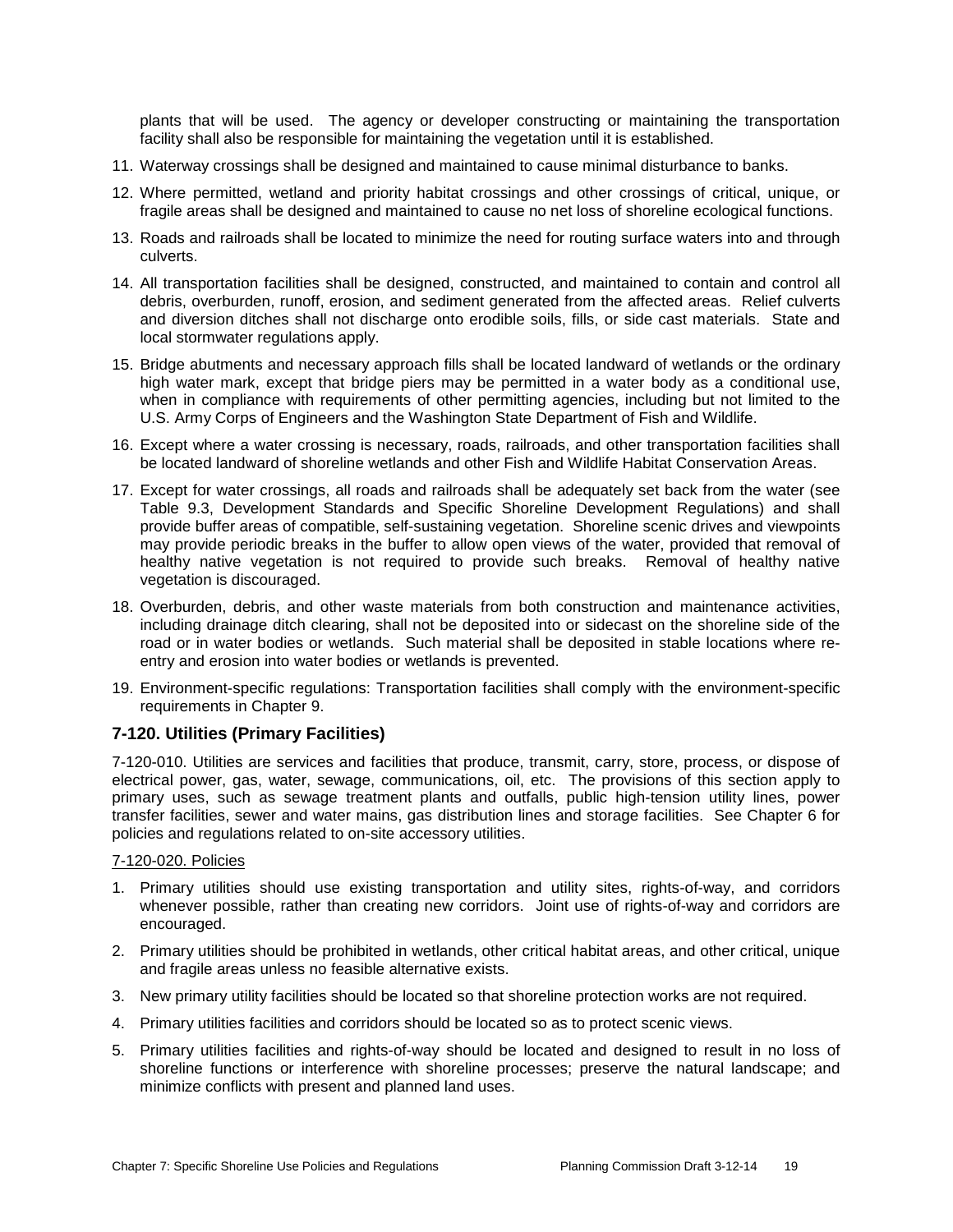- 6. Whenever feasible, utilities should be placed underground or affixed to bridges.
- 7. Solid waste disposal activities and facilities should be prohibited in shoreline areas.
- 8. Location of utility facilities within existing public, private, and utility rights of way is encouraged.
- 9. When possible, water crossings should be avoided.

#### 7-120-030. Regulations

- 1. Primary utility facilities and transmission lines shall be located, designed, constructed, operated, and maintained to cause no net loss of shoreline ecological functions. Utility lines associated with primary utilities shall use existing rights-of-way, corridors, and/or water crossings whenever possible and shall avoid duplication and construction of new or parallel corridors in shoreline areas. Proposals for new corridors or water crossings must fully substantiate the infeasibility of existing routes. Primary utility facilities and lines shall be located outside of shoreline areas where feasible.
- 2. Transmission and distribution facilities that must cross areas of shoreline jurisdiction shall cross by the shortest, most direct route feasible, unless such route would cause significant environmental damage.
- 3. Primary utilities shall be located and designed so as to avoid or minimize the use of any structural or artificial shore defense or flood protection works.
- 4. Where major facilities must be placed in a shoreline area, the location and design shall not destroy or obstruct scenic views.
- 5. Primary utilities shall meet required shoreline setbacks as specified in the Development Standards Table (Tables 9.3).
- 6. Utility facilities shall be screened from water bodies and adjacent properties, using primarily native, self-sustaining vegetation. Plants that may compromise shoreline values shall be prohibited. The type and width of screening required shall be as indicated in the table below. The permit application submittal shall identify the size, location, and species of plants that will be used. Substitution of a sight-obscuring fence or wall for the required landscaping shall not be permitted. Landscaped buffers shall be maintained in accordance with the requirements of the City's Municipal Code, Chapter 18.57.

| <b>Adjacent site</b>                                                                                                                                   | Type and width of screening |
|--------------------------------------------------------------------------------------------------------------------------------------------------------|-----------------------------|
| Water body                                                                                                                                             | Type I, 20 feet wide        |
| Residential or recreational use (existing or, in the  <br>case of undeveloped land, planned for, based on<br>the City's Comprehensive Plan)            | Type I, 20 feet wide        |
| Commercial, industrial, or institutional use (existing<br>or, in the case of undeveloped land, planned for,<br>based on the City's Comprehensive Plan) | Type II, 10 feet wide       |

- 7. All underwater pipelines transporting liquids intrinsically harmful to aquatic life or potentially injurious to water quality are prohibited, unless no other feasible alternative exists. In those limited instances in which underwater pipelines are permitted as a conditional use, automatic shut-off valves shall be provided on both sides of the water body, and the applicant shall use all appropriate technology to detect and prevent leaks and ruptures of the pipelines.
- 8. Construction of primary utilities under water or in wetlands shall be timed to minimize impacts on fish and wildlife.
- 9. Landfilling in shoreline areas for primary utility facility or line development purposes is prohibited. Permitted crossings shall use pier or open pile construction.
- 10. Clearing of vegetation for the installation or maintenance of primary utilities shall be the minimum